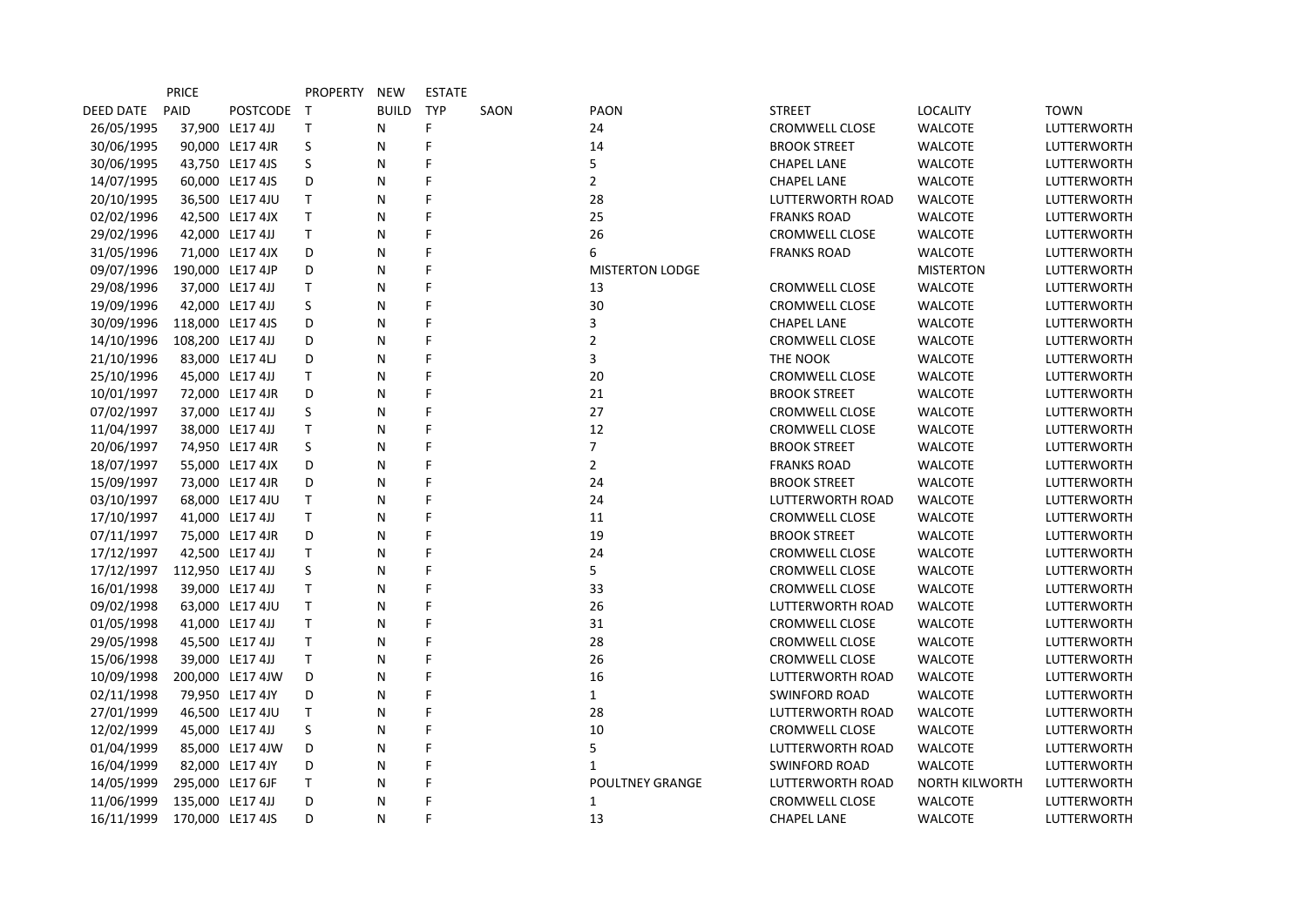|                  | <b>PRICE</b>     |                  | <b>PROPERTY</b> | NEW          | <b>ESTATE</b> |      |                      |                       |                       |                    |
|------------------|------------------|------------------|-----------------|--------------|---------------|------|----------------------|-----------------------|-----------------------|--------------------|
| <b>DEED DATE</b> | PAID             | POSTCODE T       |                 | <b>BUILD</b> | <b>TYP</b>    | SAON | <b>PAON</b>          | <b>STREET</b>         | <b>LOCALITY</b>       | <b>TOWN</b>        |
| 30/11/1999       | 102,000 LE17 4JJ |                  | S               | N            | F.            |      | 4                    | <b>CROMWELL CLOSE</b> | <b>WALCOTE</b>        | <b>LUTTERWORTH</b> |
| 07/04/2000       |                  | 52,000 LE17 4JJ  | Τ               | N            | F             |      | 22                   | CROMWELL CLOSE        | <b>WALCOTE</b>        | LUTTERWORTH        |
| 02/06/2000       |                  | 51,250 LE17 4JJ  | T               | N            | F             |      | 13                   | <b>CROMWELL CLOSE</b> | <b>WALCOTE</b>        | LUTTERWORTH        |
| 06/10/2000       |                  | 104,000 LE17 4JU | S               | N            | F             |      | 34                   | LUTTERWORTH ROAD      | <b>WALCOTE</b>        | <b>LUTTERWORTH</b> |
| 27/10/2000       |                  | 55,950 LE17 4JJ  | T.              | N            | F             |      | 31                   | <b>CROMWELL CLOSE</b> | <b>WALCOTE</b>        | <b>LUTTERWORTH</b> |
| 10/11/2000       |                  | 57,950 LE17 4JJ  | T               | N            | F             |      | 33                   | <b>CROMWELL CLOSE</b> | <b>WALCOTE</b>        | LUTTERWORTH        |
| 16/11/2000       | 152,500 LE17 4JJ |                  | D               | N            | F             |      | 3                    | <b>CROMWELL CLOSE</b> | <b>WALCOTE</b>        | <b>LUTTERWORTH</b> |
| 30/11/2000       |                  | 57,950 LE17 4JJ  | T.              | N            | F             |      | 16                   | <b>CROMWELL CLOSE</b> | <b>WALCOTE</b>        | <b>LUTTERWORTH</b> |
| 19/02/2001       |                  | 87,500 LE17 4JX  | D               | N            | F             |      | 4                    | <b>FRANKS ROAD</b>    | <b>WALCOTE</b>        | LUTTERWORTH        |
| 27/04/2001       |                  | 87,750 LE17 4JW  | D               | Υ            | F             |      | 17                   | LUTTERWORTH ROAD      | <b>WALCOTE</b>        | LUTTERWORTH        |
| 11/05/2001       |                  | 100,000 LE17 4JR | D               | N            | F             |      | $\mathbf{1}$         | <b>BROOK STREET</b>   | <b>WALCOTE</b>        | <b>LUTTERWORTH</b> |
| 22/06/2001       | 129,950 LE17 4JR |                  | D               | N            | F             |      | 18                   | <b>BROOK STREET</b>   | <b>WALCOTE</b>        | <b>LUTTERWORTH</b> |
| 27/06/2001       | 115,000 LE17 4LJ |                  | D               | N            | F             |      | $\overline{2}$       | THE NOOK              | <b>WALCOTE</b>        | LUTTERWORTH        |
| 13/07/2001       | 135,000 LE17 4JX |                  | T.              | N            | F             |      | 25                   | <b>FRANKS ROAD</b>    | <b>WALCOTE</b>        | LUTTERWORTH        |
| 31/07/2001       |                  | 84,000 LE17 4JU  | T               | N            | F             |      | 28                   | LUTTERWORTH ROAD      | <b>WALCOTE</b>        | LUTTERWORTH        |
| 07/08/2001       | 111,000 LE17 4JJ |                  | S               | N            | F             |      | 4                    | <b>CROMWELL CLOSE</b> | <b>WALCOTE</b>        | LUTTERWORTH        |
| 12/10/2001       | 115,000 LE17 4JR |                  | S               | N            | F             |      | 20                   | <b>BROOK STREET</b>   | <b>WALCOTE</b>        | LUTTERWORTH        |
| 25/10/2001       |                  | 59,950 LE17 4JJ  | T               | N            | F             |      | 13                   | <b>CROMWELL CLOSE</b> | <b>WALCOTE</b>        | <b>LUTTERWORTH</b> |
| 25/10/2001       |                  | 180,000 LE17 4JU | D               | N            | F             |      | 35                   | LUTTERWORTH ROAD      | <b>WALCOTE</b>        | <b>LUTTERWORTH</b> |
| 14/01/2002       |                  | 70,000 LE17 4JS  | S               | N            | F             |      | $\overline{7}$       | <b>CHAPEL LANE</b>    | <b>WALCOTE</b>        | LUTTERWORTH        |
| 14/01/2002       |                  | 90,000 LE17 4JX  | D               | N            | F             |      | $\overline{2}$       | <b>FRANKS ROAD</b>    | <b>WALCOTE</b>        | <b>LUTTERWORTH</b> |
| 26/04/2002       |                  | 69,950 LE17 4JJ  | T.              | N            | F             |      | 28                   | <b>CROMWELL CLOSE</b> | <b>WALCOTE</b>        | <b>LUTTERWORTH</b> |
| 21/05/2002       |                  | 235,000 LE17 4JS | D               | N            | F             |      | 22                   | <b>CHAPEL LANE</b>    | WALCOTE               | LUTTERWORTH        |
| 24/05/2002       |                  | 89,700 LE17 4JW  | D               | N            | F             |      | 9                    | LUTTERWORTH ROAD      | <b>WALCOTE</b>        | LUTTERWORTH        |
| 31/05/2002       |                  | 74,000 LE17 4JJ  | T.              | N            | F             |      | 11                   | <b>CROMWELL CLOSE</b> | <b>WALCOTE</b>        | <b>LUTTERWORTH</b> |
| 02/08/2002       |                  | 75,000 LE17 4JJ  | T               | N            | F             |      | 24                   | <b>CROMWELL CLOSE</b> | <b>WALCOTE</b>        | <b>LUTTERWORTH</b> |
| 19/08/2002       |                  | 78,300 LE17 4JJ  | T               | N            | F             |      | 26                   | <b>CROMWELL CLOSE</b> | <b>WALCOTE</b>        | LUTTERWORTH        |
| 14/11/2002       |                  | 91,500 LE17 4JJ  | D               | N            | F             |      | 29                   | CROMWELL CLOSE        | <b>WALCOTE</b>        | LUTTERWORTH        |
| 10/01/2003       |                  | 170,000 LE17 4JR | D               | N            | F             |      | 21                   | <b>BROOK STREET</b>   | <b>WALCOTE</b>        | <b>LUTTERWORTH</b> |
| 24/01/2003       |                  | 243,000 LE17 4JR | D               | N            | F             |      | 15                   | <b>BROOK STREET</b>   | <b>WALCOTE</b>        | LUTTERWORTH        |
| 31/01/2003       |                  | 440,000 LE17 6JF | D               | N            | F             |      | <b>WILLOW BARN</b>   | LUTTERWORTH ROAD      | <b>NORTH KILWORTH</b> | LUTTERWORTH        |
| 04/02/2003       |                  | 103,000 LE17 4JS | S               | N            | F             |      | 12                   | <b>CHAPEL LANE</b>    | <b>WALCOTE</b>        | <b>LUTTERWORTH</b> |
| 21/03/2003       |                  | 90,500 LE17 4JJ  | T.              | N            | F             |      | 31                   | <b>CROMWELL CLOSE</b> | <b>WALCOTE</b>        | <b>LUTTERWORTH</b> |
| 14/04/2003       |                  | 70,000 LE17 4JJ  | S               | N            | F             |      | 30                   | <b>CROMWELL CLOSE</b> | <b>WALCOTE</b>        | LUTTERWORTH        |
| 12/06/2003       |                  | 129,950 LE17 4JW | D               | N            | F             |      | 17                   | LUTTERWORTH ROAD      | <b>WALCOTE</b>        | LUTTERWORTH        |
| 18/06/2003       |                  | 455,000 LE17 6JF | D               | Y            | F             |      | <b>MULBERRY BARN</b> | LUTTERWORTH ROAD      | <b>NORTH KILWORTH</b> | <b>LUTTERWORTH</b> |
| 27/06/2003       | 243,000 LE17 4JJ |                  | D               | N            | F             |      | $\mathbf{1}$         | CROMWELL CLOSE        | <b>WALCOTE</b>        | <b>LUTTERWORTH</b> |
| 27/06/2003       | 154,000 LE17 4JJ |                  | S               | N            | F             |      | 37                   | <b>CROMWELL CLOSE</b> | <b>WALCOTE</b>        | <b>LUTTERWORTH</b> |
| 04/07/2003       |                  | 96,000 LE17 4JJ  | S               | N            | F             |      | 34                   | <b>CROMWELL CLOSE</b> | <b>WALCOTE</b>        | LUTTERWORTH        |
| 16/07/2003       |                  | 295,000 LE17 4JS | D.              | N            | F             |      | 13                   | <b>CHAPEL LANE</b>    | <b>WALCOTE</b>        | <b>LUTTERWORTH</b> |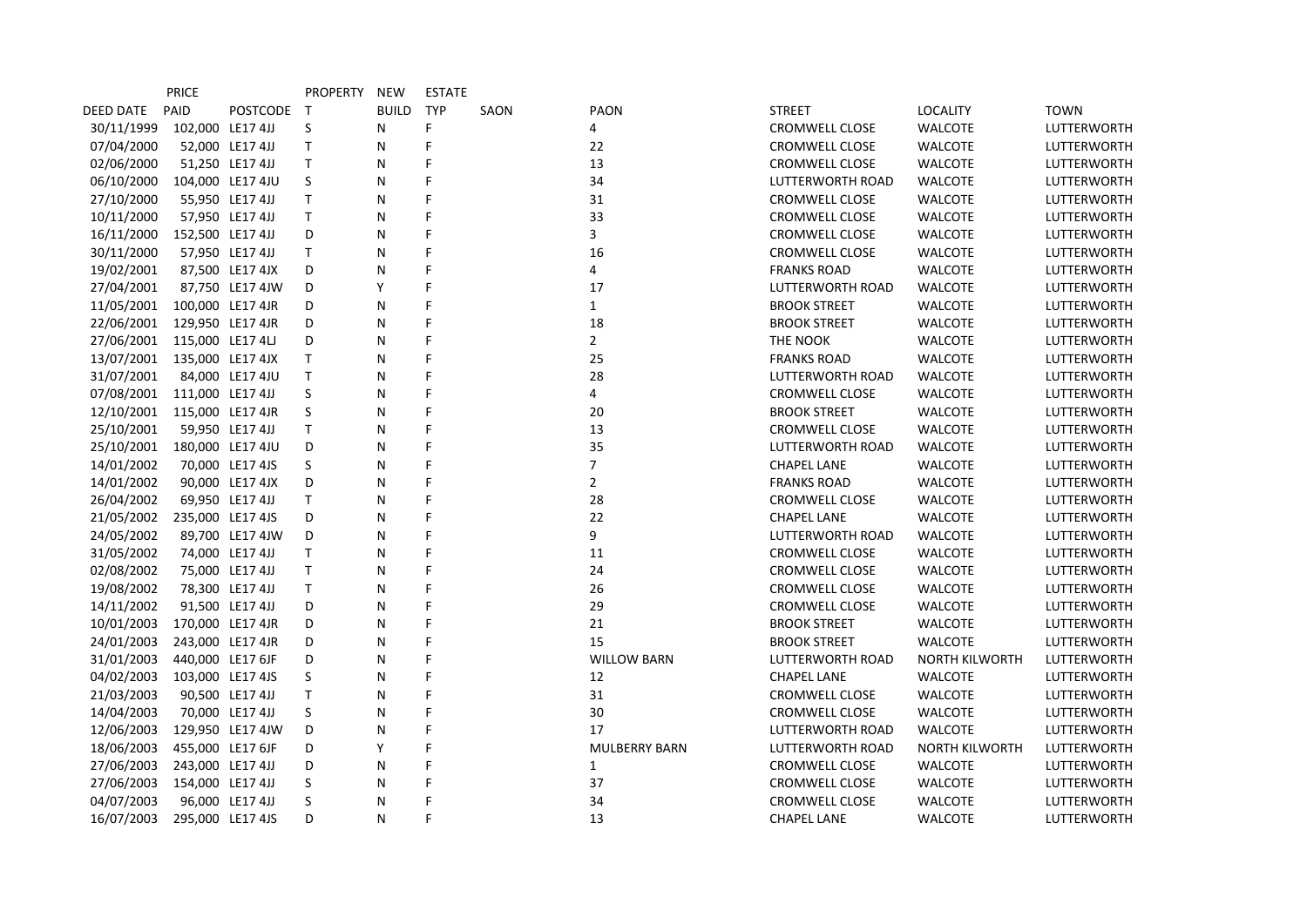|            | <b>PRICE</b>     |                  | <b>PROPERTY</b> | NEW          | <b>ESTATE</b> |                    |                             |                         |                       |                    |
|------------|------------------|------------------|-----------------|--------------|---------------|--------------------|-----------------------------|-------------------------|-----------------------|--------------------|
| DEED DATE  | PAID             | POSTCODE T       |                 | <b>BUILD</b> | <b>TYP</b>    | SAON               | <b>PAON</b>                 | <b>STREET</b>           | <b>LOCALITY</b>       | <b>TOWN</b>        |
| 18/07/2003 |                  | 96,000 LE17 4JJ  | T               | N            | F             |                    | 28                          | <b>CROMWELL CLOSE</b>   | <b>WALCOTE</b>        | LUTTERWORTH        |
| 08/08/2003 |                  | 93,000 LE17 4JJ  | Τ               | N            | F             |                    | 12                          | CROMWELL CLOSE          | <b>WALCOTE</b>        | LUTTERWORTH        |
| 12/12/2003 |                  | 99,000 LE17 4JJ  | D               | N            | F             |                    | 29                          | <b>CROMWELL CLOSE</b>   | <b>WALCOTE</b>        | LUTTERWORTH        |
| 12/12/2003 |                  | 99,000 LE17 4JJ  | D               | N            | F             |                    | 29                          | <b>CROMWELL CLOSE</b>   | <b>WALCOTE</b>        | LUTTERWORTH        |
| 22/12/2003 |                  | 93,000 LE17 4JR  | T               | N            | F             |                    | 8                           | <b>BROOK STREET</b>     | <b>WALCOTE</b>        | LUTTERWORTH        |
| 27/02/2004 |                  | 99,000 LE17 4JJ  | S               | N            | F             |                    | 27                          | <b>CROMWELL CLOSE</b>   | <b>WALCOTE</b>        | LUTTERWORTH        |
| 27/02/2004 |                  | 180,000 LE17 4JW | D               | N            | F             |                    | 5                           | <b>LUTTERWORTH ROAD</b> | <b>WALCOTE</b>        | LUTTERWORTH        |
| 31/03/2004 |                  | 395,000 LE17 6JF | D               | N            | F             |                    | <b>WOODSTOCK BARN</b>       | <b>LUTTERWORTH ROAD</b> | <b>NORTH KILWORTH</b> | LUTTERWORTH        |
| 21/05/2004 |                  | 135,000 LE17 4JX | D               | N            | F             |                    | 4                           | <b>FRANKS ROAD</b>      | <b>WALCOTE</b>        | LUTTERWORTH        |
| 28/05/2004 |                  | 133,000 LE17 4JR | T               | N            | F             |                    | 4                           | <b>BROOK STREET</b>     | <b>WALCOTE</b>        | LUTTERWORTH        |
| 24/03/2005 |                  | 575,000 LE17 4JT | D               | N            | F             |                    | MELBOURNE LODGE FARM        |                         | <b>WALCOTE</b>        | LUTTERWORTH        |
| 27/05/2005 |                  | 116,000 LE17 4JR | T               | N            | F             |                    | 8                           | <b>BROOK STREET</b>     | <b>WALCOTE</b>        | LUTTERWORTH        |
| 01/06/2005 |                  | 200,000 LE17 4JX | T               | N            | F             |                    | 25                          | <b>FRANKS ROAD</b>      | <b>WALCOTE</b>        | LUTTERWORTH        |
| 03/06/2005 | 110,000 LE17 4JJ |                  | T               | N            | F             |                    | 20                          | <b>CROMWELL CLOSE</b>   | <b>WALCOTE</b>        | LUTTERWORTH        |
| 08/07/2005 |                  | 265,000 LE17 4JJ | D               | N            | F             |                    | $\overline{2}$              | <b>CROMWELL CLOSE</b>   | <b>WALCOTE</b>        | <b>LUTTERWORTH</b> |
| 08/07/2005 |                  | 190,000 LE17 4JR | S               | N            | F             |                    | 14                          | <b>BROOK STREET</b>     | <b>WALCOTE</b>        | LUTTERWORTH        |
| 15/07/2005 | 125,000 LE17 4JJ |                  | S               | N            | F             |                    | 30                          | <b>CROMWELL CLOSE</b>   | WALCOTE               | LUTTERWORTH        |
| 19/08/2005 |                  | 170,000 LE17 4JW | D               | N            | F             |                    | 17                          | <b>LUTTERWORTH ROAD</b> | <b>WALCOTE</b>        | LUTTERWORTH        |
| 19/09/2005 |                  | 660,000 LE17 4HP | D               | N            | F             |                    | <b>MISTERTON GRANGE</b>     | <b>SWINFORD ROAD</b>    | COTESBACH             | LUTTERWORTH        |
| 23/09/2005 |                  | 109,000 LE17 4JR | S               | N            | F             |                    | 10                          | <b>BROOK STREET</b>     | <b>WALCOTE</b>        | LUTTERWORTH        |
| 28/10/2005 |                  | 117,500 LE17 4JJ | T               | N            | F             |                    | 12                          | <b>CROMWELL CLOSE</b>   | <b>WALCOTE</b>        | LUTTERWORTH        |
| 18/11/2005 |                  | 420,000 LE17 6JF | D               | N            | F             |                    | <b>POULTNEY BARN</b>        | <b>LUTTERWORTH ROAD</b> | <b>NORTH KILWORTH</b> | <b>LUTTERWORTH</b> |
| 28/02/2006 |                  | 495,000 LE17 6JF | S               | Y            | F             | <b>BRUMBY BARN</b> | <b>WAKELEY FARM</b>         | LUTTERWORTH ROAD        | <b>NORTH KILWORTH</b> | LUTTERWORTH        |
| 10/03/2006 |                  | 182,000 LE17 4JJ | S               | N            | F             |                    | 37                          | CROMWELL CLOSE          | <b>WALCOTE</b>        | LUTTERWORTH        |
| 25/05/2006 |                  | 175,000 LE17 4JW | D               | N            | F             |                    | 17                          | <b>LUTTERWORTH ROAD</b> | <b>WALCOTE</b>        | LUTTERWORTH        |
| 18/07/2006 | 125,000 LE17 4JJ |                  | T               | N            | F             |                    | 20                          | <b>CROMWELL CLOSE</b>   | <b>WALCOTE</b>        | LUTTERWORTH        |
| 14/08/2006 |                  | 540,000 LE17 6JF | D               | N            | F             | <b>THE BARN</b>    | <b>WAKELEY FARM</b>         | LUTTERWORTH ROAD        | <b>NORTH KILWORTH</b> | LUTTERWORTH        |
| 08/12/2006 |                  | 475,000 LE17 4JP | D               | N            | F             |                    | <b>MISTERTON LODGE</b>      |                         | <b>MISTERTON</b>      | LUTTERWORTH        |
| 19/12/2006 |                  | 527,500 LE17 6JF | D               | N            | F             | $\mathbf{1}$       | <b>WAKELEY FARM COTTAGE</b> | LUTTERWORTH ROAD        | <b>NORTH KILWORTH</b> | LUTTERWORTH        |
| 20/12/2006 |                  | 156,000 LE17 4JU | T               | N            | F             |                    | 26                          | LUTTERWORTH ROAD        | <b>WALCOTE</b>        | LUTTERWORTH        |
| 06/03/2007 |                  | 285,000 LE17 4JJ | D               | N            | F             |                    | 38                          | <b>CROMWELL CLOSE</b>   | <b>WALCOTE</b>        | LUTTERWORTH        |
| 16/03/2007 |                  | 250,000 LE17 4JR | S               | N            | Ë             |                    | 20                          | <b>BROOK STREET</b>     | <b>WALCOTE</b>        | LUTTERWORTH        |
| 30/03/2007 |                  | 170,000 LE17 4JS | S               | N            | F             |                    | 20                          | <b>CHAPEL LANE</b>      | <b>WALCOTE</b>        | LUTTERWORTH        |
| 26/04/2007 | 147,000 LE17 4JJ |                  | S               | N            | F             |                    | 30                          | <b>CROMWELL CLOSE</b>   | <b>WALCOTE</b>        | LUTTERWORTH        |
| 01/06/2007 |                  | 495,000 LE17 6JF | D               | N            | F             |                    | THE DAIRY                   | LUTTERWORTH ROAD        | <b>NORTH KILWORTH</b> | LUTTERWORTH        |
| 20/07/2007 |                  | 695,000 LE17 6JF | D               | N            | F             |                    | <b>POULTNEY GRANGE</b>      | <b>LUTTERWORTH ROAD</b> | <b>NORTH KILWORTH</b> | LUTTERWORTH        |
| 27/07/2007 |                  | 67,000 LE17 4JJ  | F               | N            | L             |                    | 28                          | <b>CROMWELL CLOSE</b>   | <b>WALCOTE</b>        | LUTTERWORTH        |
| 24/10/2007 |                  | 177,500 LE17 4JS | S               | N            | F             |                    | 8                           | <b>CHAPEL LANE</b>      | <b>WALCOTE</b>        | LUTTERWORTH        |
| 31/10/2007 |                  | 249,500 LE17 4JR | D               | N            | F             |                    | 3                           | <b>BROOK STREET</b>     | <b>WALCOTE</b>        | LUTTERWORTH        |
| 30/11/2007 |                  | 134,000 LE17 4JR | D               | N            | F             |                    | 6                           | <b>BROOK STREET</b>     | <b>WALCOTE</b>        | <b>LUTTERWORTH</b> |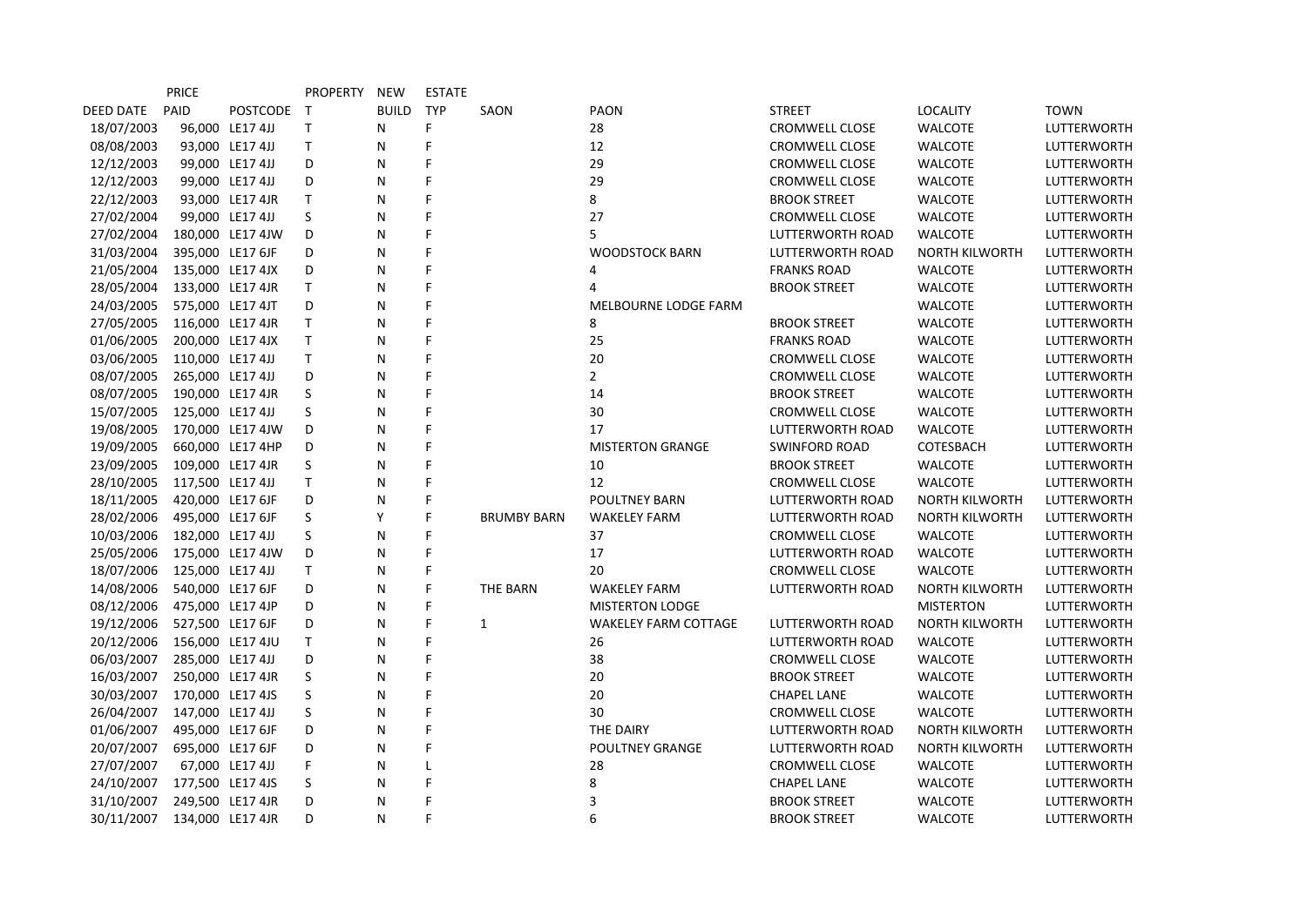|                  | <b>PRICE</b>     |                  | <b>PROPERTY</b> | NEW          | <b>ESTATE</b> |                     |                       |                         |                       |                    |
|------------------|------------------|------------------|-----------------|--------------|---------------|---------------------|-----------------------|-------------------------|-----------------------|--------------------|
| <b>DEED DATE</b> | PAID             | POSTCODE T       |                 | <b>BUILD</b> | <b>TYP</b>    | SAON                | <b>PAON</b>           | <b>STREET</b>           | <b>LOCALITY</b>       | <b>TOWN</b>        |
| 09/01/2008       |                  | 742,000 LE17 4JP | D               | N            | F             |                     | <b>CHURCH HOUSE</b>   |                         | <b>MISTERTON</b>      | LUTTERWORTH        |
| 11/04/2008       |                  | ####### LE17 6JF | D               | N            | F             | <b>COTTON HOUSE</b> | <b>WAKELEY FARM</b>   | LUTTERWORTH ROAD        | <b>NORTH KILWORTH</b> | LUTTERWORTH        |
| 14/11/2008       |                  | 500,000 LE17 4JW | D               | N            | F             |                     | 16                    | LUTTERWORTH ROAD        | <b>WALCOTE</b>        | LUTTERWORTH        |
| 14/11/2008       |                  | 350,000 LE17 4JW | D               | N            | F             |                     | 18                    | <b>LUTTERWORTH ROAD</b> | <b>WALCOTE</b>        | LUTTERWORTH        |
| 17/03/2009       |                  | 212,500 LE17 4JX | T               | N            | F             |                     | 23                    | <b>FRANKS ROAD</b>      | <b>WALCOTE</b>        | LUTTERWORTH        |
| 17/04/2009       |                  | 97,000 LE17 4JJ  | T               | N            | F             |                     | 24                    | <b>CROMWELL CLOSE</b>   | <b>WALCOTE</b>        | LUTTERWORTH        |
| 17/04/2009       | 160,000 LE17 4JJ |                  | $\sf S$         | N            | F             |                     | 37                    | <b>CROMWELL CLOSE</b>   | <b>WALCOTE</b>        | LUTTERWORTH        |
| 17/07/2009       |                  | 159,950 LE17 4JY | S               | N            | F             |                     | $\overline{2}$        | <b>SWINFORD ROAD</b>    | <b>WALCOTE</b>        | LUTTERWORTH        |
| 18/09/2009       |                  | 455,000 LE17 6JF | D               | N            | F             |                     | <b>POULTNEY BARN</b>  | <b>LUTTERWORTH ROAD</b> | <b>NORTH KILWORTH</b> | <b>LUTTERWORTH</b> |
| 14/05/2010       |                  | 166,000 LE17 4JY | S               | N            | F             |                     | <b>CORNER COTTAGE</b> | <b>SWINFORD ROAD</b>    | <b>WALCOTE</b>        | LUTTERWORTH        |
| 21/05/2010       |                  | 249,950 LE17 4JR | S               | N            | F             |                     | 22                    | <b>BROOK STREET</b>     | <b>WALCOTE</b>        | LUTTERWORTH        |
| 27/08/2010       | 114,950 LE17 4JJ |                  | T               | N            | F             |                     | 16                    | <b>CROMWELL CLOSE</b>   | <b>WALCOTE</b>        | LUTTERWORTH        |
| 02/09/2010       |                  | 245,000 LE17 4LJ | D               | N            | F             |                     | $\mathbf{1}$          | THE NOOK                | <b>WALCOTE</b>        | LUTTERWORTH        |
| 12/11/2010       |                  | 395,000 LE17 4JW | D               | Υ            | F             | 1                   | <b>MEADOW VIEW</b>    | LUTTERWORTH ROAD        | <b>WALCOTE</b>        | LUTTERWORTH        |
| 26/11/2010       |                  | 380,000 LE17 4JW | D               | Υ            | F             | 3                   | <b>MEADOW VIEW</b>    | <b>LUTTERWORTH ROAD</b> | <b>WALCOTE</b>        | <b>LUTTERWORTH</b> |
| 26/11/2010       |                  | 172,950 LE17 4LB | S               | Y            | F             |                     | 6                     | <b>SHAMBLES CLOSE</b>   | <b>WALCOTE</b>        | LUTTERWORTH        |
| 01/12/2010       | 117,000 LE17 4JJ |                  | T               | N            | Ë             |                     | 33                    | <b>CROMWELL CLOSE</b>   | <b>WALCOTE</b>        | LUTTERWORTH        |
| 15/12/2010       |                  | 168,000 LE17 4LB | S               | Y            | F             |                     | 8                     | <b>SHAMBLES CLOSE</b>   | <b>WALCOTE</b>        | LUTTERWORTH        |
| 05/01/2011       |                  | 196,000 LE17 4LB | D               | Υ            | F             |                     | 4                     | <b>SHAMBLES CLOSE</b>   | <b>WALCOTE</b>        | <b>LUTTERWORTH</b> |
| 07/02/2011       |                  | 174,950 LE17 4LB | S               | Y            | F             |                     | 5                     | <b>SHAMBLES CLOSE</b>   | <b>WALCOTE</b>        | LUTTERWORTH        |
| 25/03/2011       |                  | 262,000 LE17 4LB | D               | Υ            | F             |                     | $\mathbf{1}$          | <b>SHAMBLES CLOSE</b>   | <b>WALCOTE</b>        | LUTTERWORTH        |
| 27/04/2011       |                  | 220,000 LE17 4LB | D               | Υ            | F             |                     | 3                     | <b>SHAMBLES CLOSE</b>   | <b>WALCOTE</b>        | LUTTERWORTH        |
| 26/05/2011       |                  | 390,000 LE17 4JW | D               | N            | F             | $\overline{2}$      | <b>MEADOW VIEW</b>    | <b>LUTTERWORTH ROAD</b> | <b>WALCOTE</b>        | LUTTERWORTH        |
| 17/06/2011       |                  | 153,500 LE17 4LB | S               | Υ            | F             |                     | 7                     | <b>SHAMBLES CLOSE</b>   | <b>WALCOTE</b>        | LUTTERWORTH        |
| 15/07/2011       |                  | 215,000 LE17 4LB | D               | Y            | F             |                     | $\overline{2}$        | SHAMBLES CLOSE          | <b>WALCOTE</b>        | LUTTERWORTH        |
| 26/08/2011       |                  | 345,000 LE17 4JR | S               | N            | F             |                     | 28                    | <b>BROOK STREET</b>     | <b>WALCOTE</b>        | LUTTERWORTH        |
| 01/11/2011       |                  | 98,000 LE17 4JJ  | T               | N            | F             |                     | 24                    | <b>CROMWELL CLOSE</b>   | <b>WALCOTE</b>        | LUTTERWORTH        |
| 02/12/2011       |                  | 149,950 LE17 4JS | S               | N            | F             |                     | 10                    | <b>CHAPEL LANE</b>      | <b>WALCOTE</b>        | LUTTERWORTH        |
| 02/12/2011       |                  | 272,000 LE17 4JX | S               | N            | F             |                     | 25                    | <b>FRANKS ROAD</b>      | <b>WALCOTE</b>        | LUTTERWORTH        |
| 27/01/2012       |                  | 185,000 LE17 4JR | S               | N            | F             |                     | 11                    | <b>BROOK STREET</b>     | <b>WALCOTE</b>        | LUTTERWORTH        |
| 03/02/2012       |                  | 500,000 LE17 6JF | T               | N            | F             |                     | THE GRANARY           | LUTTERWORTH ROAD        | <b>NORTH KILWORTH</b> | LUTTERWORTH        |
| 05/04/2012       |                  | 445,000 LE17 4JW | D               | Y            | F             | 4                   | <b>MEADOW VIEW</b>    | <b>LUTTERWORTH ROAD</b> | <b>WALCOTE</b>        | LUTTERWORTH        |
| 21/05/2012       |                  | 115,000 LE17 4JR | T.              | N            | F             |                     | 8                     | <b>BROOK STREET</b>     | <b>WALCOTE</b>        | LUTTERWORTH        |
| 27/07/2012       | 217,000 LE17 4JJ |                  | S               | N            | F             |                     | 5                     | CROMWELL CLOSE          | <b>WALCOTE</b>        | LUTTERWORTH        |
| 29/11/2012       |                  | 350,000 LE17 4JP | D               | N            | F             |                     | <b>PARK LODGE</b>     |                         | <b>MISTERTON</b>      | LUTTERWORTH        |
| 10/05/2013       |                  | 184,000 LE17 4JW | D               | N            | F             |                     | 5                     | <b>LUTTERWORTH ROAD</b> | <b>WALCOTE</b>        | LUTTERWORTH        |
| 20/06/2013       | 121,000 LE17 4JJ |                  | T               | N            | F             |                     | 34                    | CROMWELL CLOSE          | <b>WALCOTE</b>        | LUTTERWORTH        |
| 05/09/2013       |                  | 235,000 LE17 4LB | D               | N            | F             |                     | $\mathbf{1}$          | <b>SHAMBLES CLOSE</b>   | <b>WALCOTE</b>        | <b>LUTTERWORTH</b> |
| 11/09/2013       |                  | 430,000 LE17 4JW | D               | N            | F             |                     | $\overline{7}$        | LUTTERWORTH ROAD        | <b>WALCOTE</b>        | LUTTERWORTH        |
| 22/11/2013       | 117,000 LE17 4JJ |                  | T.              | N            | F             |                     | 18                    | <b>CROMWELL CLOSE</b>   | <b>WALCOTE</b>        | <b>LUTTERWORTH</b> |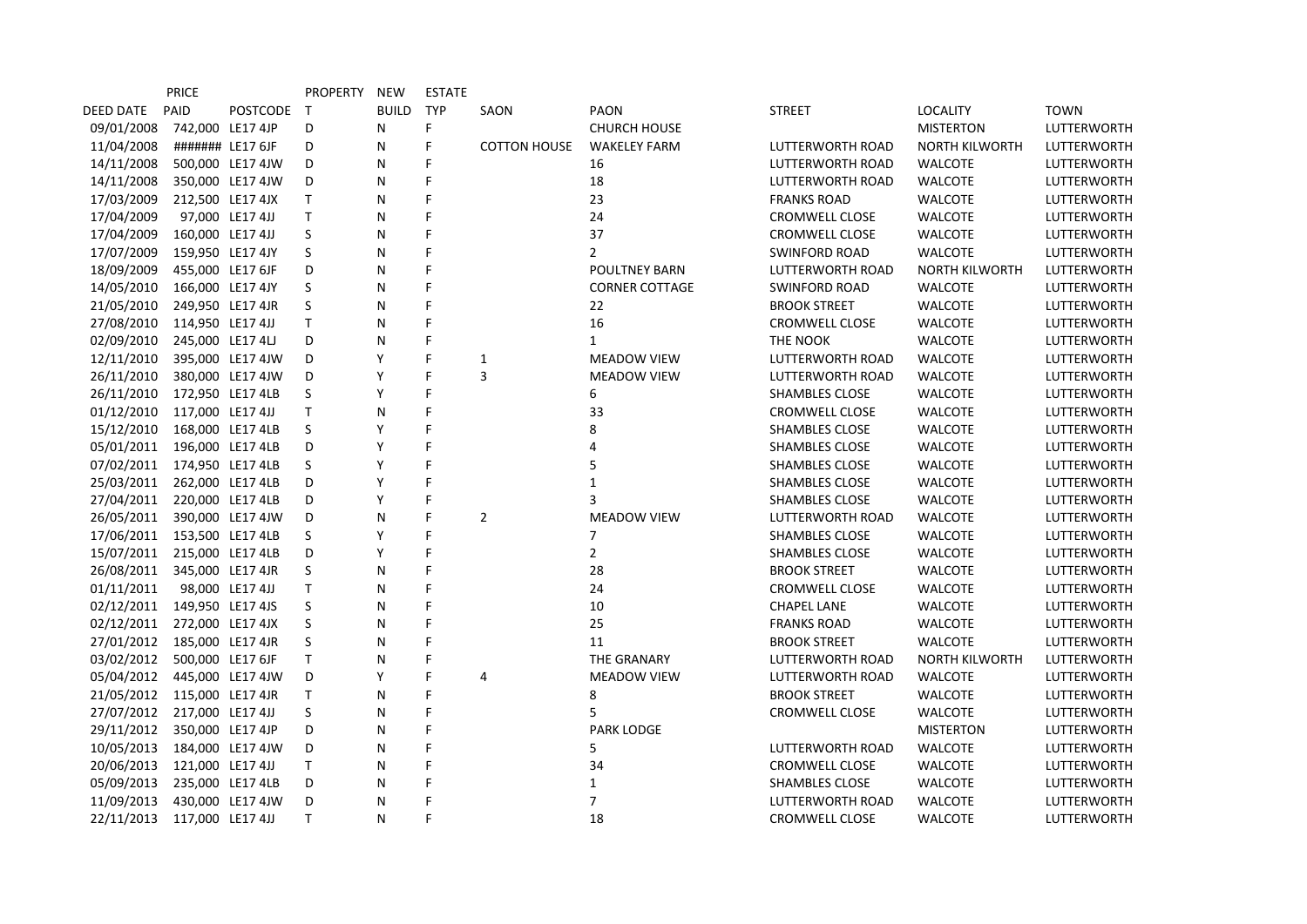|                  | <b>PRICE</b>     |                  | <b>PROPERTY</b> | NEW          | <b>ESTATE</b> |      |                    |                         |                 |                    |
|------------------|------------------|------------------|-----------------|--------------|---------------|------|--------------------|-------------------------|-----------------|--------------------|
| <b>DEED DATE</b> | PAID             | <b>POSTCODE</b>  | T               | <b>BUILD</b> | TYP           | SAON | <b>PAON</b>        | <b>STREET</b>           | <b>LOCALITY</b> | <b>TOWN</b>        |
| 24/01/2014       |                  | 170,000 LE17 4JY | D               | N            | F.            |      |                    | <b>SWINFORD ROAD</b>    | <b>WALCOTE</b>  | <b>LUTTERWORTH</b> |
| 21/02/2014       |                  | 450,000 LE17 4JW | D               | N            | F             | 3    | <b>MEADOW VIEW</b> | LUTTERWORTH ROAD        | <b>WALCOTE</b>  | LUTTERWORTH        |
| 17/03/2014       |                  | 155,000 LE17 4LB | S               | N            | F             |      | 8                  | <b>SHAMBLES CLOSE</b>   | <b>WALCOTE</b>  | <b>LUTTERWORTH</b> |
| 06/06/2014       |                  | 170,000 LE17 4JU | Τ               | N            | F             |      | 26                 | <b>LUTTERWORTH ROAD</b> | <b>WALCOTE</b>  | LUTTERWORTH        |
| 13/08/2014       |                  | 177,000 LE17 4JX | D               | N            | F             |      | 4                  | <b>FRANKS ROAD</b>      | <b>WALCOTE</b>  | <b>LUTTERWORTH</b> |
| 01/09/2014       |                  | 160,000 LE17 4LB | S               | N            | F             |      | 6                  | <b>SHAMBLES CLOSE</b>   | <b>WALCOTE</b>  | LUTTERWORTH        |
| 11/09/2014       | 124,000 LE17 4JJ |                  | T.              | N            | F             |      | 10                 | <b>CROMWELL CLOSE</b>   | <b>WALCOTE</b>  | LUTTERWORTH        |
| 31/10/2014       |                  | 190,000 LE17 4JR | D               | N            | F             |      | 19                 | <b>BROOK STREET</b>     | <b>WALCOTE</b>  | LUTTERWORTH        |
| 12/11/2014       | 132,500 LE17 4JJ |                  | Τ               | N            | F             |      | 33                 | <b>CROMWELL CLOSE</b>   | <b>WALCOTE</b>  | LUTTERWORTH        |
| 03/09/2015       | 150,000 LE17 4JJ |                  | Τ               | N            | F             |      | 34                 | <b>CROMWELL CLOSE</b>   | <b>WALCOTE</b>  | LUTTERWORTH        |
| 28/09/2015       | 285,000 LE17 4JJ |                  | D               | N            |               |      | $\overline{2}$     | <b>CROMWELL CLOSE</b>   | <b>WALCOTE</b>  | LUTTERWORTH        |
| 05/11/2015       |                  | 240,000 LE17 4JR | D               | Υ            | F             |      | 16A                | <b>BROOK STREET</b>     | <b>WALCOTE</b>  | LUTTERWORTH        |
| 07/12/2015       |                  | 255,000 LE17 4LB | D               | N            | F             |      | 3                  | <b>SHAMBLES CLOSE</b>   | <b>WALCOTE</b>  | LUTTERWORTH        |
| 11/12/2015       |                  | 240,000 LE17 4JR | D               | N            | F             |      | 16                 | <b>BROOK STREET</b>     | <b>WALCOTE</b>  | <b>LUTTERWORTH</b> |
| 22/01/2016       |                  | 259,000 LE17 4LB | D               | N            | F             |      | 1                  | <b>SHAMBLES CLOSE</b>   | <b>WALCOTE</b>  | <b>LUTTERWORTH</b> |
| 05/02/2016       | 229,950 LE17 4JJ |                  | S               | N            |               |      | 4                  | <b>CROMWELL CLOSE</b>   | <b>WALCOTE</b>  | LUTTERWORTH        |
| 22/02/2016       |                  | 400,000 LE17 4JR | D               | N            | F             |      | 34                 | <b>BROOK STREET</b>     | <b>WALCOTE</b>  | <b>LUTTERWORTH</b> |
| 26/02/2016       |                  | 140,000 LE17 4JR | Τ               | N            | F             |      | 10                 | <b>BROOK STREET</b>     | <b>WALCOTE</b>  | LUTTERWORTH        |
| 11/04/2016       | 125,000 LE17 4JJ |                  | T               | N            | F             |      | 15                 | <b>CROMWELL CLOSE</b>   | <b>WALCOTE</b>  | <b>LUTTERWORTH</b> |
| 22/04/2016       | 370,000 LE17 4JJ |                  | D               | N            | F             |      | 38                 | <b>CROMWELL CLOSE</b>   | <b>WALCOTE</b>  | LUTTERWORTH        |
| 06/05/2016       |                  | 265,000 LE17 4JR | S               | N            | F             |      | 11                 | <b>BROOK STREET</b>     | <b>WALCOTE</b>  | LUTTERWORTH        |
| 13/05/2016       | 137,000 LE17 4JJ |                  | Τ               | N            | F             |      | 24                 | <b>CROMWELL CLOSE</b>   | <b>WALCOTE</b>  | LUTTERWORTH        |
| 29/07/2016       | 270,000 LE17 4JJ |                  | S               | N            | F             |      | 6                  | <b>CROMWELL CLOSE</b>   | <b>WALCOTE</b>  | <b>LUTTERWORTH</b> |
| 16/09/2016       |                  | 208,000 LE17 4JX | D               | N            | F             |      | 4                  | <b>FRANKS ROAD</b>      | <b>WALCOTE</b>  | LUTTERWORTH        |
| 21/10/2016       |                  | 515,000 LE17 4JW | D               | N            | F             |      | 13                 | <b>LUTTERWORTH ROAD</b> | <b>WALCOTE</b>  | LUTTERWORTH        |
| 25/11/2016       |                  | 187,500 LE17 4LB | S               | N            | F             |      | 8                  | <b>SHAMBLES CLOSE</b>   | <b>WALCOTE</b>  | LUTTERWORTH        |
| 13/01/2017       |                  | 70,000 LE17 4JJ  | F               | N            |               |      | 28                 | <b>CROMWELL CLOSE</b>   | <b>WALCOTE</b>  | LUTTERWORTH        |
| 31/01/2017       |                  | 180,000 LE17 4JR | D               | N            |               |      | 21                 | <b>BROOK STREET</b>     | <b>WALCOTE</b>  | <b>LUTTERWORTH</b> |
| 28/04/2017       |                  | 157,000 LE17 4JR | T.              | N            | F             |      | 8                  | <b>BROOK STREET</b>     | <b>WALCOTE</b>  | <b>LUTTERWORTH</b> |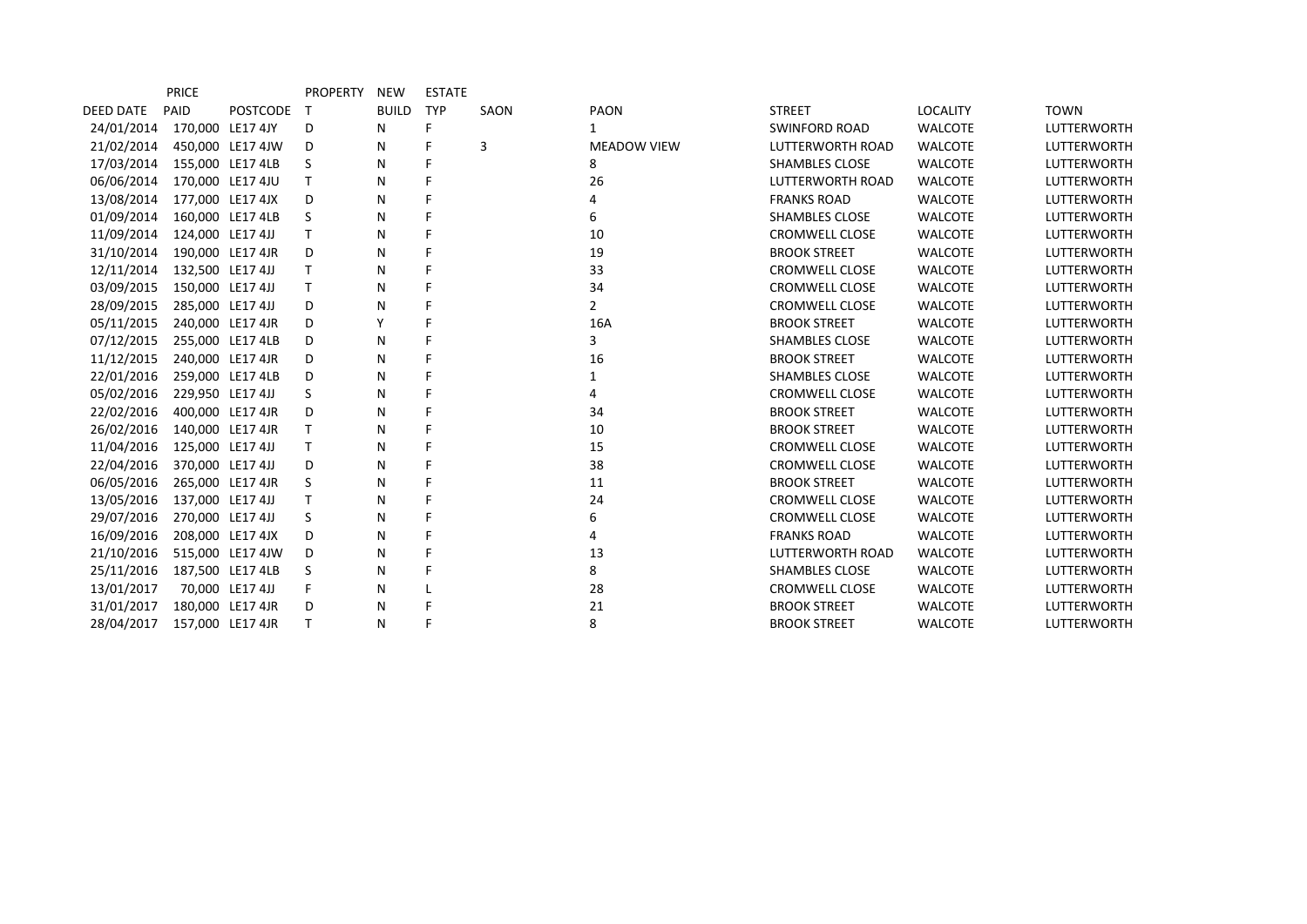|                   |                       | <b>TRANSA</b> |                                                                                                   |
|-------------------|-----------------------|---------------|---------------------------------------------------------------------------------------------------|
| <b>DISTRICT</b>   | <b>COUNTY</b>         | <b>CTIO</b>   | LINKED_DAT                                                                                        |
| <b>HARBOROUGH</b> | LEICESTERSHIRE        | Α             | http://landregistry.data.gov.uk/data/ppi/transaction/F48F7119-F291-45AD-BC2B-C6DED17427F4/current |
| <b>HARBOROUGH</b> | LEICESTERSHIRE        | Α             | http://landregistry.data.gov.uk/data/ppi/transaction/FBD236B4-1FBB-4B38-9F5E-CB279F697C22/current |
| <b>HARBOROUGH</b> | LEICESTERSHIRE        | А             | http://landregistry.data.gov.uk/data/ppi/transaction/F43C1540-8E30-47C6-903E-B07BC0EBED82/current |
| <b>RUTLAND</b>    | <b>RUTLAND</b>        | А             | http://landregistry.data.gov.uk/data/ppi/transaction/CFDDA65A-FA6B-4E87-9450-2ED837218D39/current |
| <b>HARBOROUGH</b> | LEICESTERSHIRE        | Α             | http://landregistry.data.gov.uk/data/ppi/transaction/54F8E815-F9C0-47B8-803F-55A6EC2CA296/current |
| <b>HARBOROUGH</b> | LEICESTERSHIRE        | А             | http://landregistry.data.gov.uk/data/ppi/transaction/5624F433-5625-4A23-A6F0-9E6ABDA86494/current |
| <b>HARBOROUGH</b> | LEICESTERSHIRE        | Α             | http://landregistry.data.gov.uk/data/ppi/transaction/A7FDB02C-9136-411D-AEF4-C9235DBC8C20/current |
| <b>HARBOROUGH</b> | LEICESTERSHIRE        | Α             | http://landregistry.data.gov.uk/data/ppi/transaction/496E6E8D-03D6-4B28-BED5-2E3CEBFD6A25/current |
| <b>HARBOROUGH</b> | LEICESTERSHIRE        | Α             | http://landregistry.data.gov.uk/data/ppi/transaction/A303C8D5-95A1-4DA9-BBA9-B6C5F211A349/current |
| <b>HARBOROUGH</b> | <b>LEICESTERSHIRE</b> | А             | http://landregistry.data.gov.uk/data/ppi/transaction/C323A932-D721-46F6-A698-A4CD59EACB45/current |
| <b>HARBOROUGH</b> | LEICESTERSHIRE        | Α             | http://landregistry.data.gov.uk/data/ppi/transaction/3342FA0D-4D9D-4B53-93D8-A70FA8079BD6/current |
| <b>HARBOROUGH</b> | <b>LEICESTERSHIRE</b> | Α             | http://landregistry.data.gov.uk/data/ppi/transaction/0C32EC69-F68F-4E33-A9C3-A19DBF43523A/current |
| <b>HARBOROUGH</b> | <b>LEICESTERSHIRE</b> | A             | http://landregistry.data.gov.uk/data/ppi/transaction/2C888734-4C38-457E-B4D9-0A6A0ADB6826/current |
| <b>HARBOROUGH</b> | LEICESTERSHIRE        | Α             | http://landregistry.data.gov.uk/data/ppi/transaction/4A7E2217-0BFD-4BB7-BBE6-DB32DE15FF3C/current |
| <b>HARBOROUGH</b> | LEICESTERSHIRE        | А             | http://landregistry.data.gov.uk/data/ppi/transaction/60CB8901-76D6-4CD5-92DA-8A575551DDEF/current |
| <b>HARBOROUGH</b> | LEICESTERSHIRE        | Α             | http://landregistry.data.gov.uk/data/ppi/transaction/9406EBFD-D1B0-4A7A-8C45-02C95A79B9E6/current |
| <b>HARBOROUGH</b> | LEICESTERSHIRE        | Α             | http://landregistry.data.gov.uk/data/ppi/transaction/61448376-80BB-4298-B574-C97AD9767695/current |
| <b>HARBOROUGH</b> | LEICESTERSHIRE        | А             | http://landregistry.data.gov.uk/data/ppi/transaction/6DF61D43-208B-4785-8AE9-84E0E5D42209/current |
| <b>HARBOROUGH</b> | <b>LEICESTERSHIRE</b> | А             | http://landregistry.data.gov.uk/data/ppi/transaction/0390A437-E0DE-49D7-8D44-5918A3BEBD3E/current |
| <b>HARBOROUGH</b> | LEICESTERSHIRE        | Α             | http://landregistry.data.gov.uk/data/ppi/transaction/F934E35A-DA68-4FB9-A0C2-B1B7704D15A2/current |
| <b>HARBOROUGH</b> | LEICESTERSHIRE        | Α             | http://landregistry.data.gov.uk/data/ppi/transaction/07CB8425-0037-4908-A86E-40C1E60E5A63/current |
| <b>HARBOROUGH</b> | LEICESTERSHIRE        | А             | http://landregistry.data.gov.uk/data/ppi/transaction/D0FAC762-1BC1-4978-9361-DC4BDD20CD94/current |
| <b>HARBOROUGH</b> | <b>LEICESTERSHIRE</b> | Α             | http://landregistry.data.gov.uk/data/ppi/transaction/7CE2900A-DCED-4532-A13D-78B1ED9CD20C/current |
| <b>HARBOROUGH</b> | <b>LEICESTERSHIRE</b> | А             | http://landregistry.data.gov.uk/data/ppi/transaction/5D891B41-2BB7-4571-8AB2-4918AAB3C774/current |
| <b>HARBOROUGH</b> | <b>LEICESTERSHIRE</b> | Α             | http://landregistry.data.gov.uk/data/ppi/transaction/034300BB-5074-4B4D-AD91-FCDB09AB64CE/current |
| <b>HARBOROUGH</b> | LEICESTERSHIRE        | A             | http://landregistry.data.gov.uk/data/ppi/transaction/D687E313-7E30-429B-96A7-F525EDDA03AD/current |
| <b>HARBOROUGH</b> | LEICESTERSHIRE        | А             | http://landregistry.data.gov.uk/data/ppi/transaction/44E4823D-B335-434D-AC8D-90185DFB76C3/current |
| <b>HARBOROUGH</b> | LEICESTERSHIRE        | А             | http://landregistry.data.gov.uk/data/ppi/transaction/741E3D76-74ED-476B-AEFF-93E67AB57F33/current |
| HARBOROUGH        | LEICESTERSHIRE        | Α             | http://landregistry.data.gov.uk/data/ppi/transaction/071028AD-42BA-4A2F-88D2-DBB03812ADC8/current |
| <b>HARBOROUGH</b> | LEICESTERSHIRE        | Α             | http://landregistry.data.gov.uk/data/ppi/transaction/44590B3C-4313-45E9-8D02-D4496E4CE2D7/current |
| <b>HARBOROUGH</b> | LEICESTERSHIRE        | Α             | http://landregistry.data.gov.uk/data/ppi/transaction/881F5EC8-1CB4-468D-8467-FEDD3E236D80/current |
| <b>HARBOROUGH</b> | LEICESTERSHIRE        | Α             | http://landregistry.data.gov.uk/data/ppi/transaction/60762223-7E41-42B2-B7CA-23A2DB4CCAA2/current |
| <b>HARBOROUGH</b> | LEICESTERSHIRE        | Α             | http://landregistry.data.gov.uk/data/ppi/transaction/506EB90C-DDB3-411E-A53C-712FE14363F5/current |
| <b>HARBOROUGH</b> | <b>LEICESTERSHIRE</b> | Α             | http://landregistry.data.gov.uk/data/ppi/transaction/56CF28A6-F28E-481A-9511-57AE0F729EB1/current |
| <b>HARBOROUGH</b> | <b>LEICESTERSHIRE</b> | A             | http://landregistry.data.gov.uk/data/ppi/transaction/992C69B7-19B9-47E3-AE83-894C0BFD99A2/current |
| <b>HARBOROUGH</b> | <b>LEICESTERSHIRE</b> | Α             | http://landregistry.data.gov.uk/data/ppi/transaction/36D8F256-28DE-43FC-9CB1-6BF928FCE500/current |
| <b>HARBOROUGH</b> | <b>LEICESTERSHIRE</b> | Α             | http://landregistry.data.gov.uk/data/ppi/transaction/26CEC9ED-1558-45B9-9572-6D6656FAFC8E/current |
| <b>HARBOROUGH</b> | <b>LEICESTERSHIRE</b> | А             | http://landregistry.data.gov.uk/data/ppi/transaction/8A694EEB-DCD5-4D55-B607-E11970FDE830/current |
| <b>HARBOROUGH</b> | <b>LEICESTERSHIRE</b> | А             | http://landregistry.data.gov.uk/data/ppi/transaction/26136614-AE4C-4901-B60D-65F5E9472C74/current |
| <b>HARBOROUGH</b> | LEICESTERSHIRE        | А             | http://landregistry.data.gov.uk/data/ppi/transaction/67289D48-D15A-48C2-84BB-0D842BA1DCAA/current |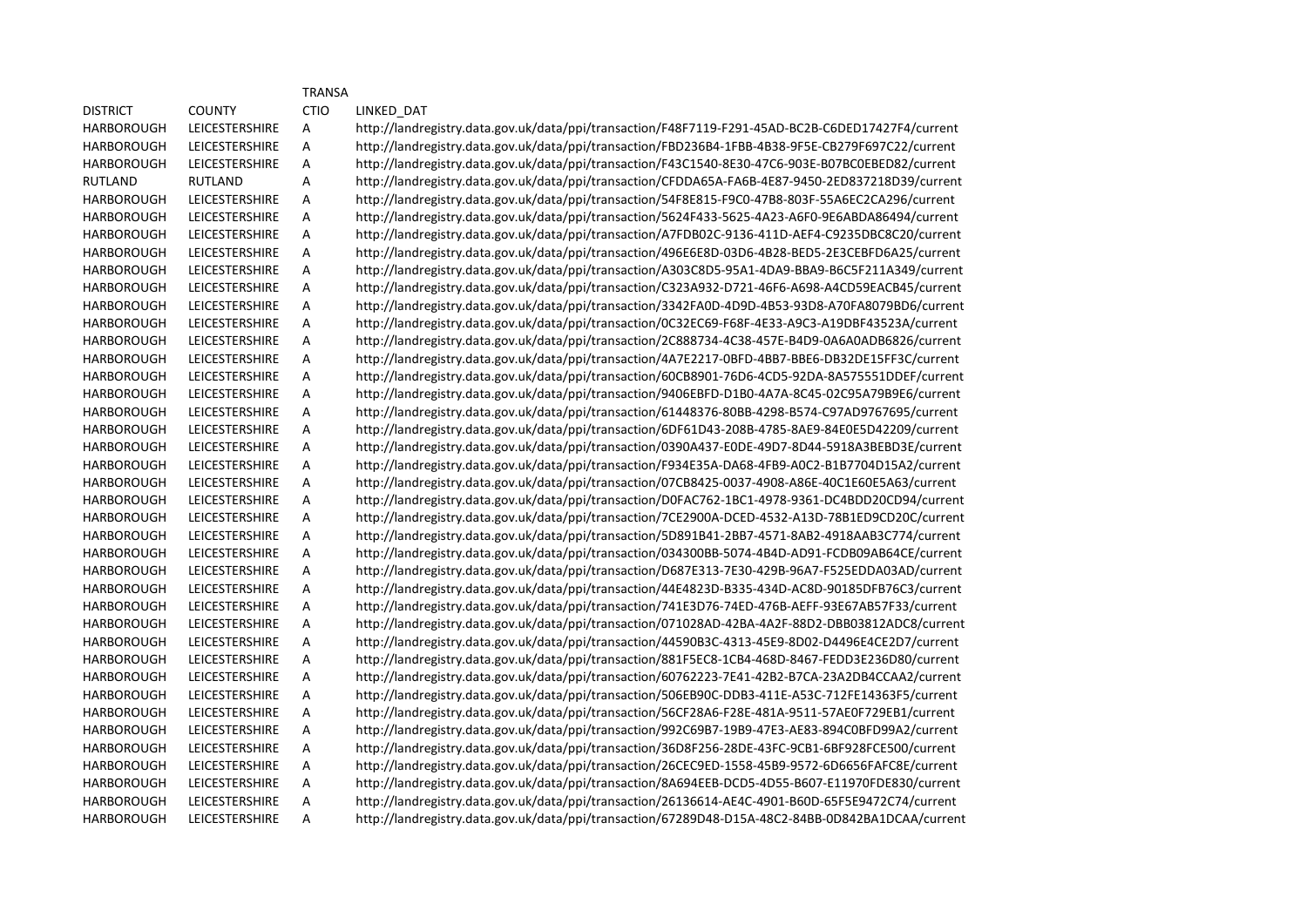|                   |                       | <b>TRANSA</b> |                                                                                                   |
|-------------------|-----------------------|---------------|---------------------------------------------------------------------------------------------------|
| <b>DISTRICT</b>   | <b>COUNTY</b>         | <b>CTIO</b>   | LINKED_DAT                                                                                        |
| <b>HARBOROUGH</b> | <b>LEICESTERSHIRE</b> | А             | http://landregistry.data.gov.uk/data/ppi/transaction/D0C58846-1C70-4A6D-90F9-3AE7CD6DE8A7/current |
| HARBOROUGH        | <b>LEICESTERSHIRE</b> | А             | http://landregistry.data.gov.uk/data/ppi/transaction/257F13BF-5DC2-461E-8110-AA16636DCD36/current |
| <b>HARBOROUGH</b> | <b>LEICESTERSHIRE</b> | A             | http://landregistry.data.gov.uk/data/ppi/transaction/AB75A21F-166A-4B95-A9A5-5A07A8357F45/current |
| <b>HARBOROUGH</b> | <b>LEICESTERSHIRE</b> | A             | http://landregistry.data.gov.uk/data/ppi/transaction/45A976CB-2370-4C1D-845E-37CF721EDB40/current |
| HARBOROUGH        | LEICESTERSHIRE        | A             | http://landregistry.data.gov.uk/data/ppi/transaction/CC9FF15C-7E87-49BC-98FC-B00AE8F5CAAD/current |
| HARBOROUGH        | LEICESTERSHIRE        | A             | http://landregistry.data.gov.uk/data/ppi/transaction/D2DC5AEF-B333-4FC8-9D10-2B50A71D6DED/current |
| HARBOROUGH        | LEICESTERSHIRE        | A             | http://landregistry.data.gov.uk/data/ppi/transaction/7E262E2C-501C-46BB-AFEF-C7FD82289D06/current |
| HARBOROUGH        | LEICESTERSHIRE        | A             | http://landregistry.data.gov.uk/data/ppi/transaction/F10AD1D6-C0F9-4327-9420-C4DA2F2CAD01/current |
| HARBOROUGH        | LEICESTERSHIRE        | Α             | http://landregistry.data.gov.uk/data/ppi/transaction/D00FE649-D174-4E2A-8C2B-6A45E9D75853/current |
| HARBOROUGH        | <b>LEICESTERSHIRE</b> | А             | http://landregistry.data.gov.uk/data/ppi/transaction/F0FCDA64-3ECE-4834-B0AC-7471AD7DBB65/current |
| HARBOROUGH        | <b>LEICESTERSHIRE</b> | А             | http://landregistry.data.gov.uk/data/ppi/transaction/92AF1A98-0E88-4128-96DE-E5A93318F7EF/current |
| HARBOROUGH        | <b>LEICESTERSHIRE</b> | А             | http://landregistry.data.gov.uk/data/ppi/transaction/E7917868-5AB3-4FFA-ADDB-D47D7D6C9DB2/current |
| HARBOROUGH        | <b>LEICESTERSHIRE</b> | Α             | http://landregistry.data.gov.uk/data/ppi/transaction/FCDF0846-29F8-44B7-8BA7-57E997307001/current |
| HARBOROUGH        | LEICESTERSHIRE        | А             | http://landregistry.data.gov.uk/data/ppi/transaction/D94CD696-64E1-4EC4-B7CA-4EA86A65C0AF/current |
| HARBOROUGH        | LEICESTERSHIRE        | А             | http://landregistry.data.gov.uk/data/ppi/transaction/43EE4390-36BE-4D58-8F7E-C1FDA6EF8214/current |
| HARBOROUGH        | <b>LEICESTERSHIRE</b> | А             | http://landregistry.data.gov.uk/data/ppi/transaction/13D51C27-A1A8-40BA-9287-2B9712F3563C/current |
| HARBOROUGH        | <b>LEICESTERSHIRE</b> | Α             | http://landregistry.data.gov.uk/data/ppi/transaction/70CE655F-AB7C-4D9B-91AA-72B87AEAA50C/current |
| HARBOROUGH        | <b>LEICESTERSHIRE</b> | Α             | http://landregistry.data.gov.uk/data/ppi/transaction/C8E5CAAB-0D98-4579-AD15-43F579D6BDDD/current |
| HARBOROUGH        | <b>LEICESTERSHIRE</b> | А             | http://landregistry.data.gov.uk/data/ppi/transaction/FE84B308-383F-42FC-A2DE-4346FD3DE344/current |
| HARBOROUGH        | LEICESTERSHIRE        | Α             | http://landregistry.data.gov.uk/data/ppi/transaction/0796DBD9-6F3B-4259-837C-9BCDCE80098D/current |
| HARBOROUGH        | <b>LEICESTERSHIRE</b> | А             | http://landregistry.data.gov.uk/data/ppi/transaction/6A350F85-86BD-4CF9-88D3-7CDBC1CA9497/current |
| HARBOROUGH        | <b>LEICESTERSHIRE</b> | Α             | http://landregistry.data.gov.uk/data/ppi/transaction/669A6D99-7823-49B4-B9C7-D51306B087C1/current |
| <b>HARBOROUGH</b> | <b>LEICESTERSHIRE</b> | А             | http://landregistry.data.gov.uk/data/ppi/transaction/B0FA62D8-9DDC-46A4-975D-818D1320C283/current |
| <b>HARBOROUGH</b> | <b>LEICESTERSHIRE</b> | Α             | http://landregistry.data.gov.uk/data/ppi/transaction/8919589E-2C64-4A1A-91AA-4C3DD39C224F/current |
| <b>HARBOROUGH</b> | LEICESTERSHIRE        | Α             | http://landregistry.data.gov.uk/data/ppi/transaction/E4199077-205D-443D-81A7-E085697F459F/current |
| <b>HARBOROUGH</b> | <b>LEICESTERSHIRE</b> | A             | http://landregistry.data.gov.uk/data/ppi/transaction/67F42B1A-114E-4EBE-95EA-8FC850142D2B/current |
| <b>HARBOROUGH</b> | <b>LEICESTERSHIRE</b> | Α             | http://landregistry.data.gov.uk/data/ppi/transaction/B85CC30C-1CF7-4C24-A641-657CEC354906/current |
| HARBOROUGH        | <b>LEICESTERSHIRE</b> | Α             | http://landregistry.data.gov.uk/data/ppi/transaction/F7EFF0C9-F0CF-464F-86CF-D279F9FD9191/current |
| <b>HARBOROUGH</b> | <b>LEICESTERSHIRE</b> | Α             | http://landregistry.data.gov.uk/data/ppi/transaction/50ED68AB-5EA1-4CAE-8A51-72D9512FE0BB/current |
| <b>HARBOROUGH</b> | <b>LEICESTERSHIRE</b> | Α             | http://landregistry.data.gov.uk/data/ppi/transaction/BCF1A8BE-7601-43BF-818F-584FD287BEA0/current |
| <b>HARBOROUGH</b> | <b>LEICESTERSHIRE</b> | A             | http://landregistry.data.gov.uk/data/ppi/transaction/A4DB0BB8-02E6-4C93-AD0D-980AEB51B86E/current |
| <b>HARBOROUGH</b> | <b>LEICESTERSHIRE</b> | A             | http://landregistry.data.gov.uk/data/ppi/transaction/04E70757-3133-4B34-BE41-144F9B6F727C/current |
| <b>HARBOROUGH</b> | LEICESTERSHIRE        | Α             | http://landregistry.data.gov.uk/data/ppi/transaction/05E3E9C0-0E19-4434-AEDD-76984650622E/current |
| <b>HARBOROUGH</b> | LEICESTERSHIRE        | A             | http://landregistry.data.gov.uk/data/ppi/transaction/E6D16F2F-986B-4B64-8FDD-27D2B5FB8687/current |
| <b>HARBOROUGH</b> | LEICESTERSHIRE        | A             | http://landregistry.data.gov.uk/data/ppi/transaction/784D899A-19F3-487D-A40A-5C5D5A57564C/current |
| <b>HARBOROUGH</b> | LEICESTERSHIRE        | A             | http://landregistry.data.gov.uk/data/ppi/transaction/FAED1695-1481-4087-9DCA-1C672E4E5B85/current |
| <b>HARBOROUGH</b> | LEICESTERSHIRE        | A             | http://landregistry.data.gov.uk/data/ppi/transaction/4482A723-FC9F-4210-950B-E2178B016FD7/current |
| HARBOROUGH        | LEICESTERSHIRE        | A             | http://landregistry.data.gov.uk/data/ppi/transaction/143CA3A1-984D-4F49-9C9C-F61250F8D1DB/current |
| HARBOROUGH        | LEICESTERSHIRE        | A             | http://landregistry.data.gov.uk/data/ppi/transaction/53EE0BA2-8125-4157-8427-4BE38120579A/current |
| <b>HARBOROUGH</b> | LEICESTERSHIRE        | A             | http://landregistry.data.gov.uk/data/ppi/transaction/FE0BFF9E-2F1B-4DB2-977A-68995D3447A6/current |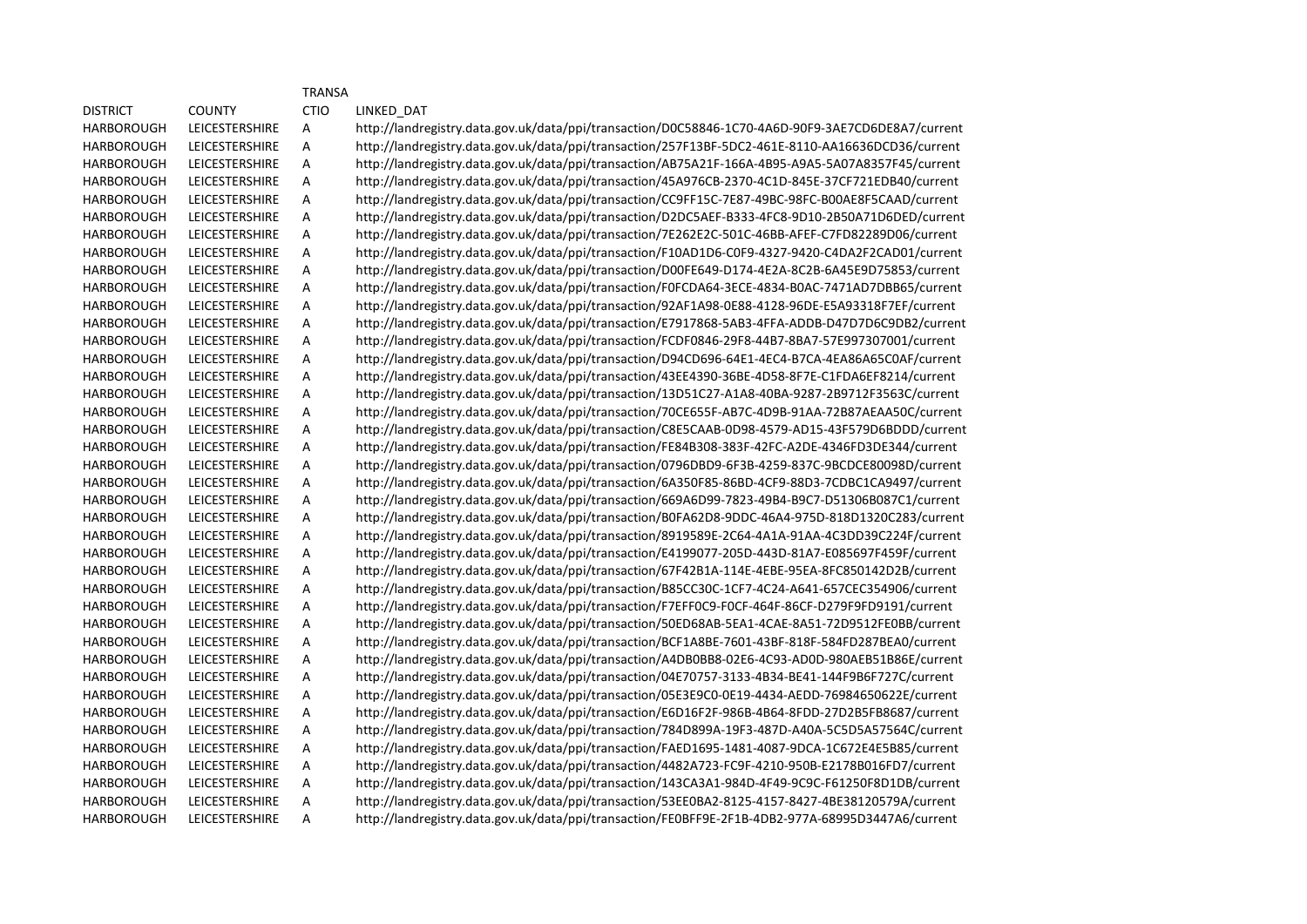|                   |                       | <b>TRANSA</b> |                                                                                                   |
|-------------------|-----------------------|---------------|---------------------------------------------------------------------------------------------------|
| <b>DISTRICT</b>   | <b>COUNTY</b>         | <b>CTIO</b>   | LINKED DAT                                                                                        |
| <b>HARBOROUGH</b> | <b>LEICESTERSHIRE</b> | Α             | http://landregistry.data.gov.uk/data/ppi/transaction/1D2B4CC8-2673-4EE9-95EE-8F080B660C7C/current |
| <b>HARBOROUGH</b> | LEICESTERSHIRE        | А             | http://landregistry.data.gov.uk/data/ppi/transaction/4EA88C48-89AB-4463-9CE3-0742D7F6DACB/current |
| <b>HARBOROUGH</b> | <b>LEICESTERSHIRE</b> | A             | http://landregistry.data.gov.uk/data/ppi/transaction/2A289E9D-820D-CDC8-E050-A8C063054829/current |
| <b>HARBOROUGH</b> | <b>LEICESTERSHIRE</b> | A             | http://landregistry.data.gov.uk/data/ppi/transaction/F7C786E6-0551-43F9-8B39-1DD81BB6BDDA/current |
| <b>HARBOROUGH</b> | LEICESTERSHIRE        | Α             | http://landregistry.data.gov.uk/data/ppi/transaction/D34A9269-164E-45D5-9161-BC9005501130/current |
| <b>HARBOROUGH</b> | LEICESTERSHIRE        | Α             | http://landregistry.data.gov.uk/data/ppi/transaction/8CE0582A-D364-4058-BD0A-C31E602EDD50/current |
| <b>HARBOROUGH</b> | LEICESTERSHIRE        | A             | http://landregistry.data.gov.uk/data/ppi/transaction/DB7E091F-D446-4E3A-A075-A401C88D3FF9/current |
| <b>HARBOROUGH</b> | LEICESTERSHIRE        | A             | http://landregistry.data.gov.uk/data/ppi/transaction/B0802E37-B593-47B2-9A85-24C3B1EDC7DC/current |
| HARBOROUGH        | LEICESTERSHIRE        | A             | http://landregistry.data.gov.uk/data/ppi/transaction/81C6C68C-F19B-4E1F-98C7-2ED67D3CE989/current |
| <b>HARBOROUGH</b> | LEICESTERSHIRE        | Α             | http://landregistry.data.gov.uk/data/ppi/transaction/E82363E0-C929-4357-A595-92DA11839429/current |
| <b>HARBOROUGH</b> | <b>LEICESTERSHIRE</b> | Α             | http://landregistry.data.gov.uk/data/ppi/transaction/91818E9E-0A6E-4F75-9C87-EC097EF3CE6D/current |
| <b>HARBOROUGH</b> | LEICESTERSHIRE        | A             | http://landregistry.data.gov.uk/data/ppi/transaction/8FDBEBEB-BCD2-492A-A744-4374CA97F033/current |
| <b>HARBOROUGH</b> | LEICESTERSHIRE        | Α             | http://landregistry.data.gov.uk/data/ppi/transaction/B64D1A60-D573-4ED3-A16F-EE4CAD26FC9C/current |
| <b>HARBOROUGH</b> | LEICESTERSHIRE        | А             | http://landregistry.data.gov.uk/data/ppi/transaction/5B05E370-274B-41A3-89E2-852E1BD0AD03/current |
| <b>HARBOROUGH</b> | LEICESTERSHIRE        | Α             | http://landregistry.data.gov.uk/data/ppi/transaction/2AC03021-B78B-49A0-B3FE-F196A1600ABB/current |
| <b>HARBOROUGH</b> | LEICESTERSHIRE        | А             | http://landregistry.data.gov.uk/data/ppi/transaction/4C6B8E7B-9021-4EC5-9F4D-A9E63C320B9B/current |
| <b>HARBOROUGH</b> | <b>LEICESTERSHIRE</b> | A             | http://landregistry.data.gov.uk/data/ppi/transaction/75B85D6D-3D89-4793-AFC1-20C155AD672C/current |
| <b>HARBOROUGH</b> | <b>LEICESTERSHIRE</b> | А             | http://landregistry.data.gov.uk/data/ppi/transaction/33FADC0C-8636-444B-9830-50B32F7D94A2/current |
| <b>HARBOROUGH</b> | <b>LEICESTERSHIRE</b> | А             | http://landregistry.data.gov.uk/data/ppi/transaction/4CD0D67A-617D-442B-88D8-807B92BA103A/current |
| <b>HARBOROUGH</b> | LEICESTERSHIRE        | Α             | http://landregistry.data.gov.uk/data/ppi/transaction/06A9292F-E90C-4941-A4B1-7E9EDFAA15AB/current |
| <b>HARBOROUGH</b> | <b>LEICESTERSHIRE</b> | A             | http://landregistry.data.gov.uk/data/ppi/transaction/C4D99B53-DE63-4BC1-9534-8719C783587B/current |
| <b>HARBOROUGH</b> | <b>LEICESTERSHIRE</b> | А             | http://landregistry.data.gov.uk/data/ppi/transaction/F6111B52-753B-49D2-891B-D54A78EB8524/current |
| <b>HARBOROUGH</b> | <b>LEICESTERSHIRE</b> | А             | http://landregistry.data.gov.uk/data/ppi/transaction/C400063E-4B31-4CE2-B046-C17B5401D008/current |
| <b>HARBOROUGH</b> | <b>LEICESTERSHIRE</b> | А             | http://landregistry.data.gov.uk/data/ppi/transaction/DEF91F1F-8D88-465F-8E14-1864FD6F3A48/current |
| <b>HARBOROUGH</b> | LEICESTERSHIRE        | Α             | http://landregistry.data.gov.uk/data/ppi/transaction/C00E1910-F4DA-4BA8-898A-332535C5CFEA/current |
| <b>HARBOROUGH</b> | <b>LEICESTERSHIRE</b> | Α             | http://landregistry.data.gov.uk/data/ppi/transaction/6E1BA283-8DD6-48CE-8350-045603729AE9/current |
| <b>HARBOROUGH</b> | <b>LEICESTERSHIRE</b> | А             | http://landregistry.data.gov.uk/data/ppi/transaction/41B2C805-5E86-4B18-A63F-CBBC409F2E41/current |
| <b>HARBOROUGH</b> | <b>LEICESTERSHIRE</b> | А             | http://landregistry.data.gov.uk/data/ppi/transaction/6002CB8F-6757-4167-BF42-903EFCA18710/current |
| <b>HARBOROUGH</b> | LEICESTERSHIRE        | Α             | http://landregistry.data.gov.uk/data/ppi/transaction/57E8D485-332B-4CE6-BCEC-A318AEE309E7/current |
| <b>HARBOROUGH</b> | <b>LEICESTERSHIRE</b> | Α             | http://landregistry.data.gov.uk/data/ppi/transaction/AD76BBE4-775D-43E7-8350-F4CCCABACC53/current |
| <b>HARBOROUGH</b> | <b>LEICESTERSHIRE</b> | A             | http://landregistry.data.gov.uk/data/ppi/transaction/E9242DCF-B1CA-4467-86E3-D50135FDE27A/current |
| <b>HARBOROUGH</b> | <b>LEICESTERSHIRE</b> | Α             | http://landregistry.data.gov.uk/data/ppi/transaction/780C5FC6-9E8E-4B86-9EF9-39FD17717698/current |
| <b>HARBOROUGH</b> | LEICESTERSHIRE        | Α             | http://landregistry.data.gov.uk/data/ppi/transaction/87310065-ED3E-420F-810B-CCABDD88352E/current |
| <b>HARBOROUGH</b> | LEICESTERSHIRE        | A             | http://landregistry.data.gov.uk/data/ppi/transaction/4D2B97AD-CDA2-4482-ACFA-D2959957A0C0/current |
| <b>HARBOROUGH</b> | LEICESTERSHIRE        | A             | http://landregistry.data.gov.uk/data/ppi/transaction/77EC3F06-21C8-4A85-B0A0-63CAE796AF49/current |
| <b>HARBOROUGH</b> | LEICESTERSHIRE        | Α             | http://landregistry.data.gov.uk/data/ppi/transaction/F8DC2187-3C7F-4950-9BFF-6F4F3F8E3BF9/current |
| <b>HARBOROUGH</b> | LEICESTERSHIRE        | Α             | http://landregistry.data.gov.uk/data/ppi/transaction/2BCEC18C-17E8-4225-A5A8-62F902480597/current |
| <b>HARBOROUGH</b> | <b>LEICESTERSHIRE</b> | А             | http://landregistry.data.gov.uk/data/ppi/transaction/6877159E-7535-457E-B911-56B22547EC13/current |
| <b>HARBOROUGH</b> | LEICESTERSHIRE        | A             | http://landregistry.data.gov.uk/data/ppi/transaction/0232E56B-57C0-4A3C-9A1B-DB12A228D59C/current |
| <b>HARBOROUGH</b> | LEICESTERSHIRE        | Α             | http://landregistry.data.gov.uk/data/ppi/transaction/5246A1AF-7AC7-41EB-8553-F2D46F77436A/current |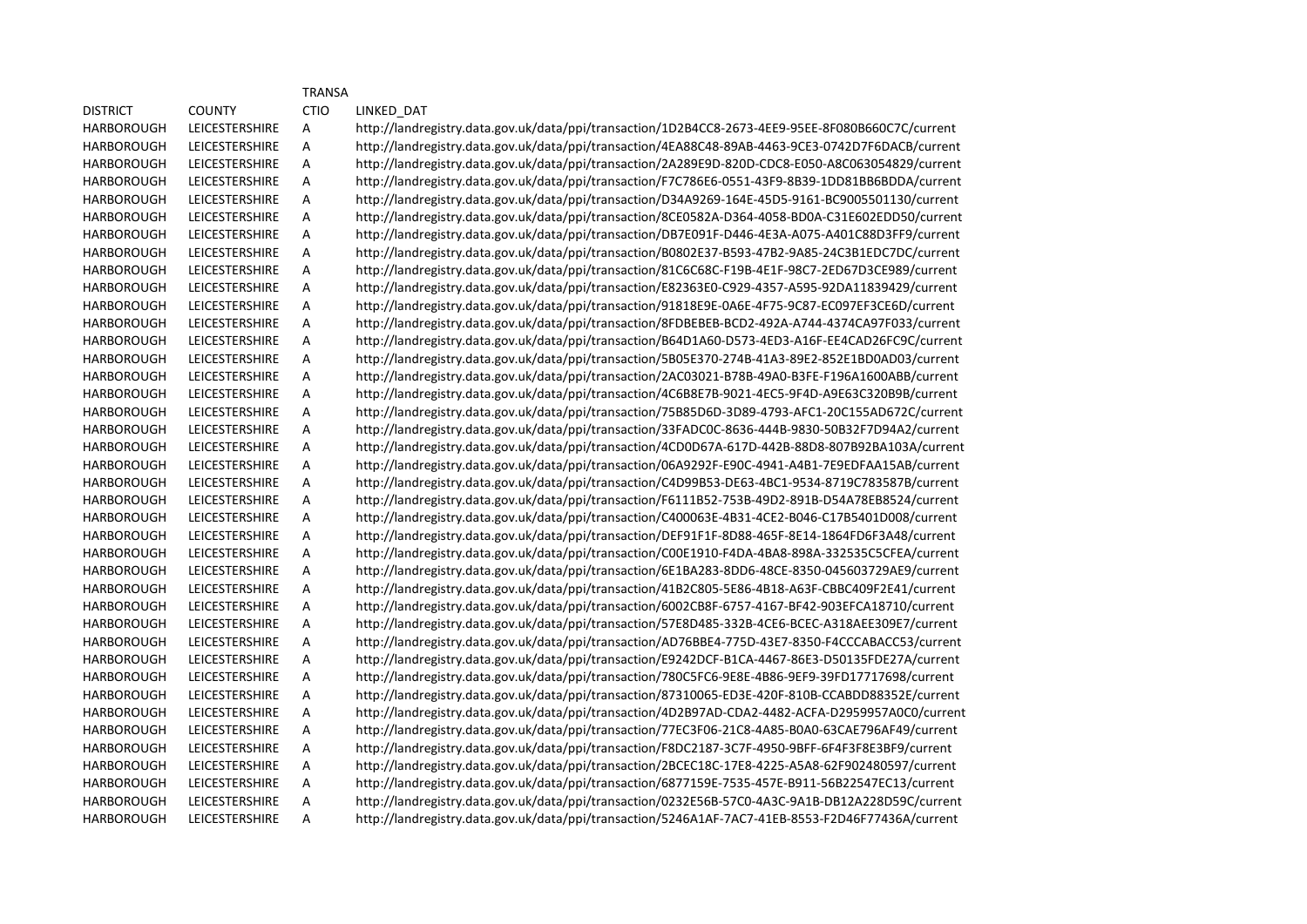|                   |                       | <b>TRANSA</b> |                                                                                                   |
|-------------------|-----------------------|---------------|---------------------------------------------------------------------------------------------------|
| <b>DISTRICT</b>   | <b>COUNTY</b>         | <b>CTIO</b>   | LINKED_DAT                                                                                        |
| HARBOROUGH        | <b>LEICESTERSHIRE</b> | А             | http://landregistry.data.gov.uk/data/ppi/transaction/6D30D8BC-81F1-411F-A440-5E2FDAEBA040/current |
| HARBOROUGH        | LEICESTERSHIRE        | А             | http://landregistry.data.gov.uk/data/ppi/transaction/1706C77F-0306-4756-9900-5C2EA58A0552/current |
| HARBOROUGH        | <b>LEICESTERSHIRE</b> | А             | http://landregistry.data.gov.uk/data/ppi/transaction/DAD4093B-C4F9-4C49-8AEA-7BB9590B2CDF/current |
| HARBOROUGH        | LEICESTERSHIRE        | А             | http://landregistry.data.gov.uk/data/ppi/transaction/6AF8EF49-BEC7-47A6-B683-E66385DB108B/current |
| HARBOROUGH        | LEICESTERSHIRE        | А             | http://landregistry.data.gov.uk/data/ppi/transaction/016DF2BD-0F5A-44DA-8626-B16032541F50/current |
| <b>HARBOROUGH</b> | LEICESTERSHIRE        | А             | http://landregistry.data.gov.uk/data/ppi/transaction/2652FE4A-B50D-4226-84B3-320C9C7E6B77/current |
| <b>HARBOROUGH</b> | <b>LEICESTERSHIRE</b> | А             | http://landregistry.data.gov.uk/data/ppi/transaction/D4C2FF21-22FE-4D3D-8486-0CB0F9C655E1/current |
| <b>HARBOROUGH</b> | <b>LEICESTERSHIRE</b> | Α             | http://landregistry.data.gov.uk/data/ppi/transaction/0259647F-AA16-4E30-BEC3-FF099BF79E4E/current |
| HARBOROUGH        | <b>LEICESTERSHIRE</b> | А             | http://landregistry.data.gov.uk/data/ppi/transaction/615075A8-367D-4D14-B76C-4DE482391D0C/current |
| <b>HARBOROUGH</b> | <b>LEICESTERSHIRE</b> | А             | http://landregistry.data.gov.uk/data/ppi/transaction/F5307643-CF09-4523-B336-7541919EBB25/current |
| HARBOROUGH        | <b>LEICESTERSHIRE</b> | А             | http://landregistry.data.gov.uk/data/ppi/transaction/F7F8EF51-EE35-47DF-841F-7E9778788F7B/current |
| HARBOROUGH        | <b>LEICESTERSHIRE</b> | А             | http://landregistry.data.gov.uk/data/ppi/transaction/B9211D92-F054-4C1D-A24B-54AC1C04E4F3/current |
| HARBOROUGH        | LEICESTERSHIRE        | А             | http://landregistry.data.gov.uk/data/ppi/transaction/2EB9B662-2189-4D8C-B622-E8556D54163D/current |
| HARBOROUGH        | <b>LEICESTERSHIRE</b> | А             | http://landregistry.data.gov.uk/data/ppi/transaction/1BDBC5A5-5F93-4E48-A09A-597876F16445/current |
| HARBOROUGH        | <b>LEICESTERSHIRE</b> | А             | http://landregistry.data.gov.uk/data/ppi/transaction/8327E947-0234-4394-B9A9-D58782F066C2/current |
| <b>HARBOROUGH</b> | LEICESTERSHIRE        | А             | http://landregistry.data.gov.uk/data/ppi/transaction/94D59F62-0070-4DFD-B701-FC00E1DA3C21/current |
| <b>HARBOROUGH</b> | <b>LEICESTERSHIRE</b> | А             | http://landregistry.data.gov.uk/data/ppi/transaction/8F7FAA1A-3BA1-4D2F-9BD0-84C57CF76142/current |
| <b>HARBOROUGH</b> | <b>LEICESTERSHIRE</b> | Α             | http://landregistry.data.gov.uk/data/ppi/transaction/17305FFD-612C-4E07-AC15-79FDCA142F9E/current |
| <b>HARBOROUGH</b> | LEICESTERSHIRE        | А             | http://landregistry.data.gov.uk/data/ppi/transaction/18AADC99-C29F-439D-9955-6FB547218607/current |
| HARBOROUGH        | <b>LEICESTERSHIRE</b> | А             | http://landregistry.data.gov.uk/data/ppi/transaction/327EE531-B00B-4104-BB21-A96E0C296C10/current |
| HARBOROUGH        | <b>LEICESTERSHIRE</b> | А             | http://landregistry.data.gov.uk/data/ppi/transaction/8B174250-748F-46EF-9AA6-169A7372EA0D/current |
| HARBOROUGH        | <b>LEICESTERSHIRE</b> | А             | http://landregistry.data.gov.uk/data/ppi/transaction/E72E5D78-29DC-4871-B643-0027ADCA91B2/current |
| HARBOROUGH        | <b>LEICESTERSHIRE</b> | А             | http://landregistry.data.gov.uk/data/ppi/transaction/2A8B4A31-2503-4B23-80F4-FBEA02E95802/current |
| HARBOROUGH        | <b>LEICESTERSHIRE</b> | А             | http://landregistry.data.gov.uk/data/ppi/transaction/022A78A7-ACD6-4A0C-97F4-C3B79B6286BD/current |
| HARBOROUGH        | <b>LEICESTERSHIRE</b> | А             | http://landregistry.data.gov.uk/data/ppi/transaction/B0A4311D-60B0-4F46-AF66-3F90B86AE371/current |
| HARBOROUGH        | <b>LEICESTERSHIRE</b> | А             | http://landregistry.data.gov.uk/data/ppi/transaction/C0B98DB1-E58B-44FC-A5F3-11566BD7B98E/current |
| <b>HARBOROUGH</b> | <b>LEICESTERSHIRE</b> | A             | http://landregistry.data.gov.uk/data/ppi/transaction/7B9EF485-D3A7-4754-8351-574A389219DA/current |
| <b>HARBOROUGH</b> | LEICESTERSHIRE        | Α             | http://landregistry.data.gov.uk/data/ppi/transaction/C11401B6-C359-45BE-964F-2546760B3914/current |
| HARBOROUGH        | <b>LEICESTERSHIRE</b> | А             | http://landregistry.data.gov.uk/data/ppi/transaction/DE0342CB-D321-44E5-B564-39ED117005A7/current |
| HARBOROUGH        | LEICESTERSHIRE        | А             | http://landregistry.data.gov.uk/data/ppi/transaction/A6166060-C036-41FA-8F12-DB8CE29F1EC9/current |
| HARBOROUGH        | <b>LEICESTERSHIRE</b> | А             | http://landregistry.data.gov.uk/data/ppi/transaction/8A16C520-C3ED-417C-ADEF-6A77E34119B2/current |
| HARBOROUGH        | <b>LEICESTERSHIRE</b> | А             | http://landregistry.data.gov.uk/data/ppi/transaction/6BF32351-614E-4B94-A71A-6C81E11B9425/current |
| HARBOROUGH        | LEICESTERSHIRE        | А             | http://landregistry.data.gov.uk/data/ppi/transaction/AAE3A463-A29D-4545-86BA-556E55D39479/current |
| HARBOROUGH        | LEICESTERSHIRE        | А             | http://landregistry.data.gov.uk/data/ppi/transaction/CAF6137E-5680-4291-890B-9DF30379C377/current |
| HARBOROUGH        | LEICESTERSHIRE        | А             | http://landregistry.data.gov.uk/data/ppi/transaction/0E436B4B-7C66-4FBF-8695-44CD59E43591/current |
| HARBOROUGH        | <b>LEICESTERSHIRE</b> | A             | http://landregistry.data.gov.uk/data/ppi/transaction/2C24F1FC-D165-45FE-912A-9B3700095F33/current |
| HARBOROUGH        | <b>LEICESTERSHIRE</b> | A             | http://landregistry.data.gov.uk/data/ppi/transaction/EB927C64-9F1F-4689-B2BF-DD792A523ADB/current |
| <b>HARBOROUGH</b> | <b>LEICESTERSHIRE</b> | А             | http://landregistry.data.gov.uk/data/ppi/transaction/832F62B1-3908-4CA8-9D80-065EB54B5B59/current |
| HARBOROUGH        | <b>LEICESTERSHIRE</b> | Α             | http://landregistry.data.gov.uk/data/ppi/transaction/53EC54A7-A34B-4C68-89FE-FB17BFEBB040/current |
| <b>HARBOROUGH</b> | <b>LEICESTERSHIRE</b> | A             | http://landregistry.data.gov.uk/data/ppi/transaction/083E62C2-6D93-40B8-A99F-495B9F268B98/current |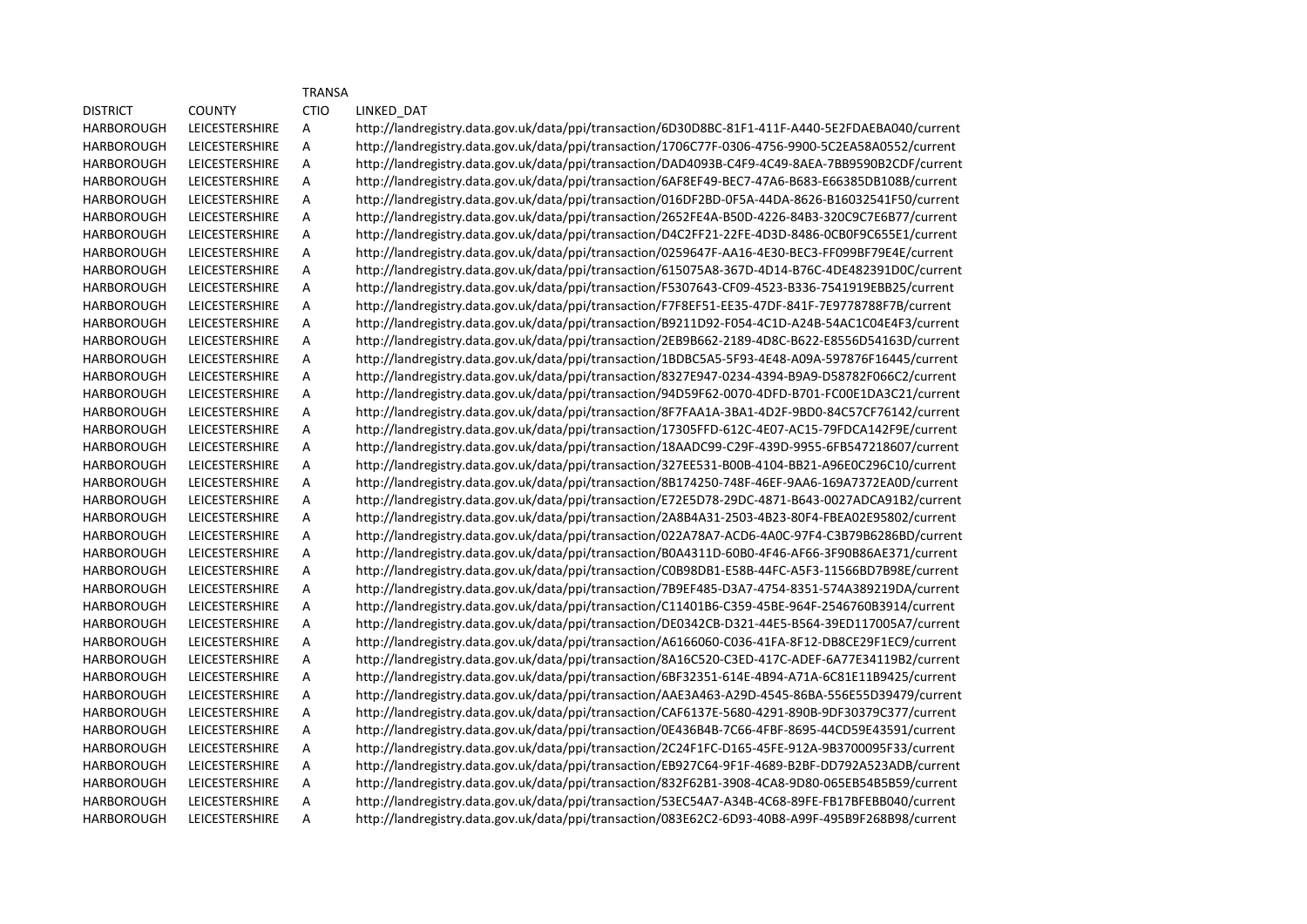|                   |                       | <b>TRANSA</b> |                                                                                                   |
|-------------------|-----------------------|---------------|---------------------------------------------------------------------------------------------------|
| <b>DISTRICT</b>   | <b>COUNTY</b>         | <b>CTIO</b>   | LINKED DAT                                                                                        |
| <b>HARBOROUGH</b> | <b>LEICESTERSHIRE</b> | А             | http://landregistry.data.gov.uk/data/ppi/transaction/1434C85C-267C-43CA-9BC4-EA5A7F532C93/current |
| <b>HARBOROUGH</b> | <b>LEICESTERSHIRE</b> | Α             | http://landregistry.data.gov.uk/data/ppi/transaction/FA30636C-B0A0-4C30-AEAC-7E2C6570183B/current |
| <b>HARBOROUGH</b> | <b>LEICESTERSHIRE</b> | A             | http://landregistry.data.gov.uk/data/ppi/transaction/C74A2498-9784-4675-9F59-BA1F882488E9/current |
| <b>HARBOROUGH</b> | <b>LEICESTERSHIRE</b> | А             | http://landregistry.data.gov.uk/data/ppi/transaction/8E8F5FBE-9BB2-4A2D-ACD2-B952380A28F4/current |
| <b>HARBOROUGH</b> | <b>LEICESTERSHIRE</b> | A             | http://landregistry.data.gov.uk/data/ppi/transaction/8958F12E-1C60-4FCF-B9BD-5354233D5786/current |
| <b>HARBOROUGH</b> | <b>LEICESTERSHIRE</b> | А             | http://landregistry.data.gov.uk/data/ppi/transaction/13BC7930-C7DA-4872-80F5-0294E75ED673/current |
| <b>HARBOROUGH</b> | <b>LEICESTERSHIRE</b> | Α             | http://landregistry.data.gov.uk/data/ppi/transaction/59389713-3DD1-4B64-8C2A-EF95907E9816/current |
| <b>HARBOROUGH</b> | <b>LEICESTERSHIRE</b> | Α             | http://landregistry.data.gov.uk/data/ppi/transaction/186FDD4F-0852-4904-9DA3-CC5396C046B5/current |
| <b>HARBOROUGH</b> | <b>LEICESTERSHIRE</b> | А             | http://landregistry.data.gov.uk/data/ppi/transaction/608B3EEC-F2D0-4E29-B4D5-C6FD7EE9F8B7/current |
| <b>HARBOROUGH</b> | <b>LEICESTERSHIRE</b> | Α             | http://landregistry.data.gov.uk/data/ppi/transaction/AE31FB1C-362D-41FE-B69E-7FA813B10D78/current |
| <b>HARBOROUGH</b> | <b>LEICESTERSHIRE</b> | A             | http://landregistry.data.gov.uk/data/ppi/transaction/23B6165E-83EE-FCF4-E050-A8C0620577FA/current |
| <b>HARBOROUGH</b> | <b>LEICESTERSHIRE</b> | Α             | http://landregistry.data.gov.uk/data/ppi/transaction/34428D7E-3B2D-B86C-E050-A8C06205059C/current |
| <b>HARBOROUGH</b> | <b>LEICESTERSHIRE</b> | Α             | http://landregistry.data.gov.uk/data/ppi/transaction/288DCE29-5FED-E510-E050-A8C06205480E/current |
| <b>HARBOROUGH</b> | <b>LEICESTERSHIRE</b> | A             | http://landregistry.data.gov.uk/data/ppi/transaction/39140479-DE69-3206-E050-A8C063057647/current |
| <b>HARBOROUGH</b> | <b>LEICESTERSHIRE</b> | Α             | http://landregistry.data.gov.uk/data/ppi/transaction/2AC10E4F-B711-1AF6-E050-A8C063052BA1/current |
| <b>HARBOROUGH</b> | <b>LEICESTERSHIRE</b> | A             | http://landregistry.data.gov.uk/data/ppi/transaction/2D1E4B26-805C-FCD1-E050-A8C0630544EC/current |
| <b>HARBOROUGH</b> | <b>LEICESTERSHIRE</b> | Α             | http://landregistry.data.gov.uk/data/ppi/transaction/31FB4C17-90E0-57B9-E050-A8C063053436/current |
| <b>HARBOROUGH</b> | <b>LEICESTERSHIRE</b> | Α             | http://landregistry.data.gov.uk/data/ppi/transaction/31FB4C17-923E-57B9-E050-A8C063053436/current |
| <b>HARBOROUGH</b> | <b>LEICESTERSHIRE</b> | A             | http://landregistry.data.gov.uk/data/ppi/transaction/31FB4C17-9630-57B9-E050-A8C063053436/current |
| <b>HARBOROUGH</b> | <b>LEICESTERSHIRE</b> | Α             | http://landregistry.data.gov.uk/data/ppi/transaction/34428D7E-3A84-B86C-E050-A8C06205059C/current |
| <b>HARBOROUGH</b> | <b>LEICESTERSHIRE</b> | A             | http://landregistry.data.gov.uk/data/ppi/transaction/369DFB15-E7C4-3A19-E050-A8C0620518C6/current |
| <b>HARBOROUGH</b> | <b>LEICESTERSHIRE</b> | Α             | http://landregistry.data.gov.uk/data/ppi/transaction/369DFB15-E76B-3A19-E050-A8C0620518C6/current |
| <b>HARBOROUGH</b> | LEICESTERSHIRE        | Α             | http://landregistry.data.gov.uk/data/ppi/transaction/3B7E0B90-1A5F-EA99-E050-A8C062057E77/current |
| <b>HARBOROUGH</b> | <b>LEICESTERSHIRE</b> | A             | http://landregistry.data.gov.uk/data/ppi/transaction/404A5AF3-AE9B-CD2B-E050-A8C063055C7B/current |
| <b>HARBOROUGH</b> | <b>LEICESTERSHIRE</b> | Α             | http://landregistry.data.gov.uk/data/ppi/transaction/42A5A709-6346-56E8-E050-A8C06205331E/current |
| <b>HARBOROUGH</b> | <b>LEICESTERSHIRE</b> | А             | http://landregistry.data.gov.uk/data/ppi/transaction/453D27A3-3BC2-EF91-E050-A8C0630574D7/current |
| <b>HARBOROUGH</b> | <b>LEICESTERSHIRE</b> | Α             | http://landregistry.data.gov.uk/data/ppi/transaction/47844C7F-FC92-8986-E050-A8C063056488/current |
| <b>HARBOROUGH</b> | <b>LEICESTERSHIRE</b> | A             | http://landregistry.data.gov.uk/data/ppi/transaction/49B7852A-317A-7921-E050-A8C063056E8D/current |
| <b>HARBOROUGH</b> | <b>LEICESTERSHIRE</b> | Α             | http://landregistry.data.gov.uk/data/ppi/transaction/50F18103-3B2D-9FD5-E050-A8C063054923/current |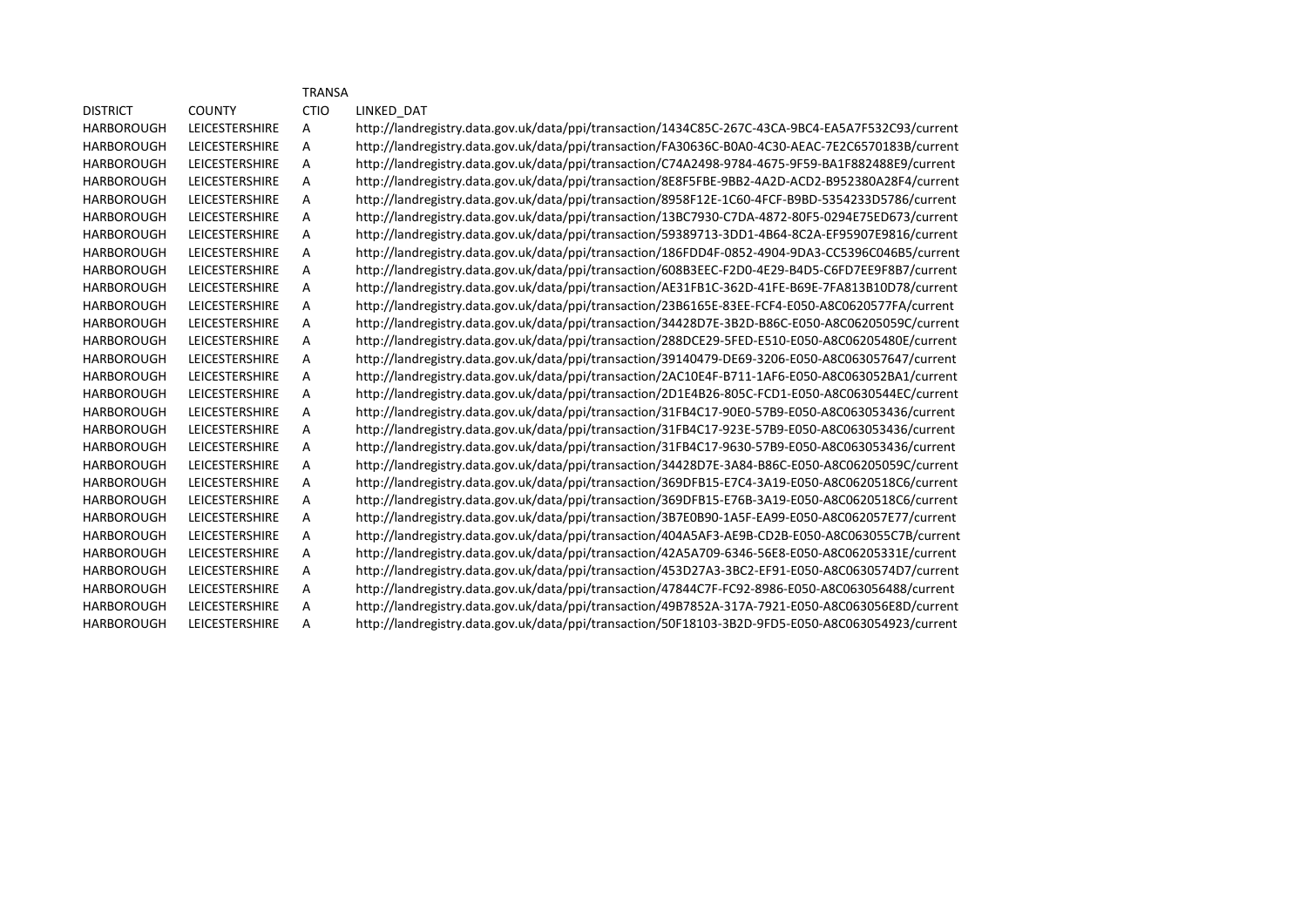UNIQUE\_ID F48F7119-F291-45AD-BC2B-C6DED17427F4 FBD236B4-1FBB-4B38-9F5E-CB279F697C22 F43C1540-8E30-47C6-903E-B07BC0EBED82 CFDDA65A-FA6B-4E87-9450-2ED837218D39 54F8E815-F9C0-47B8-803F-55A6EC2CA296 5624F433-5625-4A23-A6F0-9E6ABDA86494 A7FDB02C-9136-411D-AEF4-C9235DBC8C20 496E6E8D-03D6-4B28-BED5-2E3CEBFD6A25 A303C8D5-95A1-4DA9-BBA9-B6C5F211A349 C323A932-D721-46F6-A698-A4CD59EACB45 3342FA0D-4D9D-4B53-93D8-A70FA8079BD6 0C32EC69-F68F-4E33-A9C3-A19DBF43523A 2C888734-4C38-457E-B4D9-0A6A0ADB6826 4A7E2217-0BFD-4BB7-BBE6-DB32DE15FF3C 60CB8901-76D6-4CD5-92DA-8A575551DDEF 9406EBFD-D1B0-4A7A-8C45-02C95A79B9E6 61448376-80BB-4298-B574-C97AD9767695 6DF61D43-208B-4785-8AE9-84E0E5D42209 0390A437-E0DE-49D7-8D44-5918A3BEBD3E F934E35A-DA68-4FB9-A0C2-B1B7704D15A2 07CB8425-0037-4908-A86E-40C1E60E5A63 D0FAC762-1BC1-4978-9361-DC4BDD20CD94 7CE2900A-DCED-4532-A13D-78B1ED9CD20C 5D891B41-2BB7-4571-8AB2-4918AAB3C774 034300BB-5074-4B4D-AD91-FCDB09AB64CE D687E313-7E30-429B-96A7-F525EDDA03AD 44E4823D-B335-434D-AC8D-90185DFB76C3 741E3D76-74ED-476B-AEFF-93E67AB57F33 071028AD-42BA-4A2F-88D2-DBB03812ADC8 44590B3C-4313-45E9-8D02-D4496E4CE2D7 881F5EC8-1CB4-468D-8467-FEDD3E236D80 60762223-7E41-42B2-B7CA-23A2DB4CCAA2 506EB90C-DDB3-411E-A53C-712FE14363F5 56CF28A6-F28E-481A-9511-57AE0F729EB1 992C69B7-19B9-47E3-AE83-894C0BFD99A2 36D8F256-28DE-43FC-9CB1-6BF928FCE500 26CEC9ED-1558-45B9-9572-6D6656FAFC8E 8A694EEB-DCD5-4D55-B607-E11970FDE830 26136614-AE4C-4901-B60D-65F5E9472C74 67289D48-D15A-48C2-84BB-0D842BA1DCAA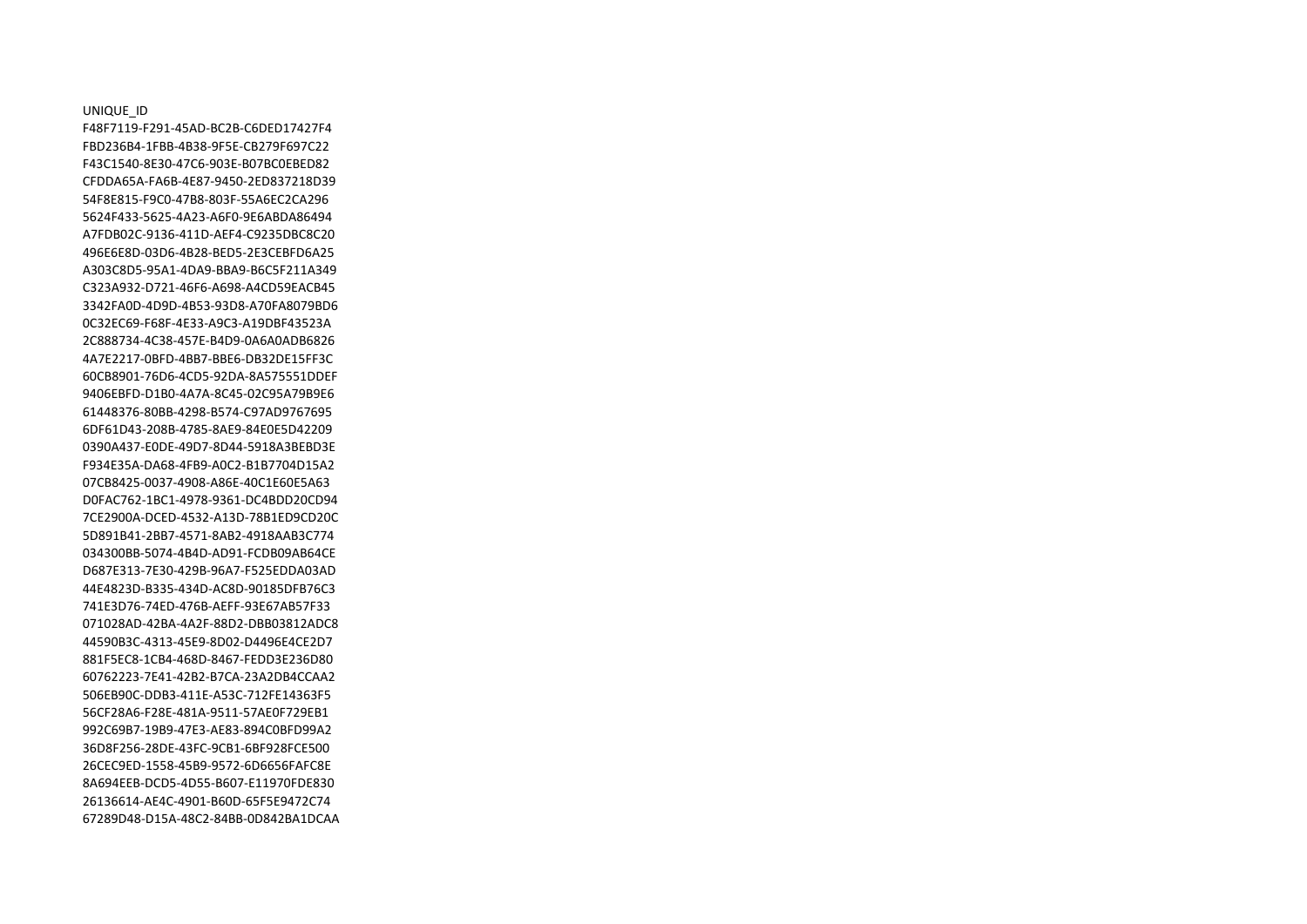UNIQUE\_ID D0C58846-1C70-4A6D-90F9-3AE7CD6DE8A7 257F13BF-5DC2-461E-8110-AA16636DCD36 AB75A21F-166A-4B95-A9A5-5A07A8357F45 45A976CB-2370-4C1D-845E-37CF721EDB40 CC9FF15C-7E87-49BC-98FC-B00AE8F5CAAD D2DC5AEF-B333-4FC8-9D10-2B50A71D6DED 7E262E2C-501C-46BB-AFEF-C7FD82289D06 F10AD1D6-C0F9-4327-9420-C4DA2F2CAD01 D00FE649-D174-4E2A-8C2B-6A45E9D75853 F0FCDA64-3ECE-4834-B0AC-7471AD7DBB65 92AF1A98-0E88-4128-96DE-E5A93318F7EF E7917868-5AB3-4FFA-ADDB-D47D7D6C9DB2 FCDF0846-29F8-44B7-8BA7-57E997307001 D94CD696-64E1-4EC4-B7CA-4EA86A65C0AF 43EE4390-36BE-4D58-8F7E-C1FDA6EF8214 13D51C27-A1A8-40BA-9287-2B9712F3563C 70CE655F-AB7C-4D9B-91AA-72B87AEAA50C C8E5CAAB-0D98-4579-AD15-43F579D6BDDD FE84B308-383F-42FC-A2DE-4346FD3DE344 0796DBD9-6F3B-4259-837C-9BCDCE80098D 6A350F85-86BD-4CF9-88D3-7CDBC1CA9497 669A6D99-7823-49B4-B9C7-D51306B087C1 B0FA62D8-9DDC-46A4-975D-818D1320C283 8919589E-2C64-4A1A-91AA-4C3DD39C224F E4199077-205D-443D-81A7-E085697F459F 67F42B1A-114E-4EBE-95EA-8FC850142D2B B85CC30C-1CF7-4C24-A641-657CEC354906 F7EFF0C9-F0CF-464F-86CF-D279F9FD9191 50ED68AB-5EA1-4CAE-8A51-72D9512FE0BB BCF1A8BE-7601-43BF-818F-584FD287BEA0 A4DB0BB8-02E6-4C93-AD0D-980AEB51B86E 04E70757-3133-4B34-BE41-144F9B6F727C 05E3E9C0-0E19-4434-AEDD-76984650622E E6D16F2F-986B-4B64-8FDD-27D2B5FB8687 784D899A-19F3-487D-A40A-5C5D5A57564C FAED1695-1481-4087-9DCA-1C672E4E5B85 4482A723-FC9F-4210-950B-E2178B016FD7 143CA3A1-984D-4F49-9C9C-F61250F8D1DB 53EE0BA2-8125-4157-8427-4BE38120579A FE0BFF9E-2F1B-4DB2-977A-68995D3447A6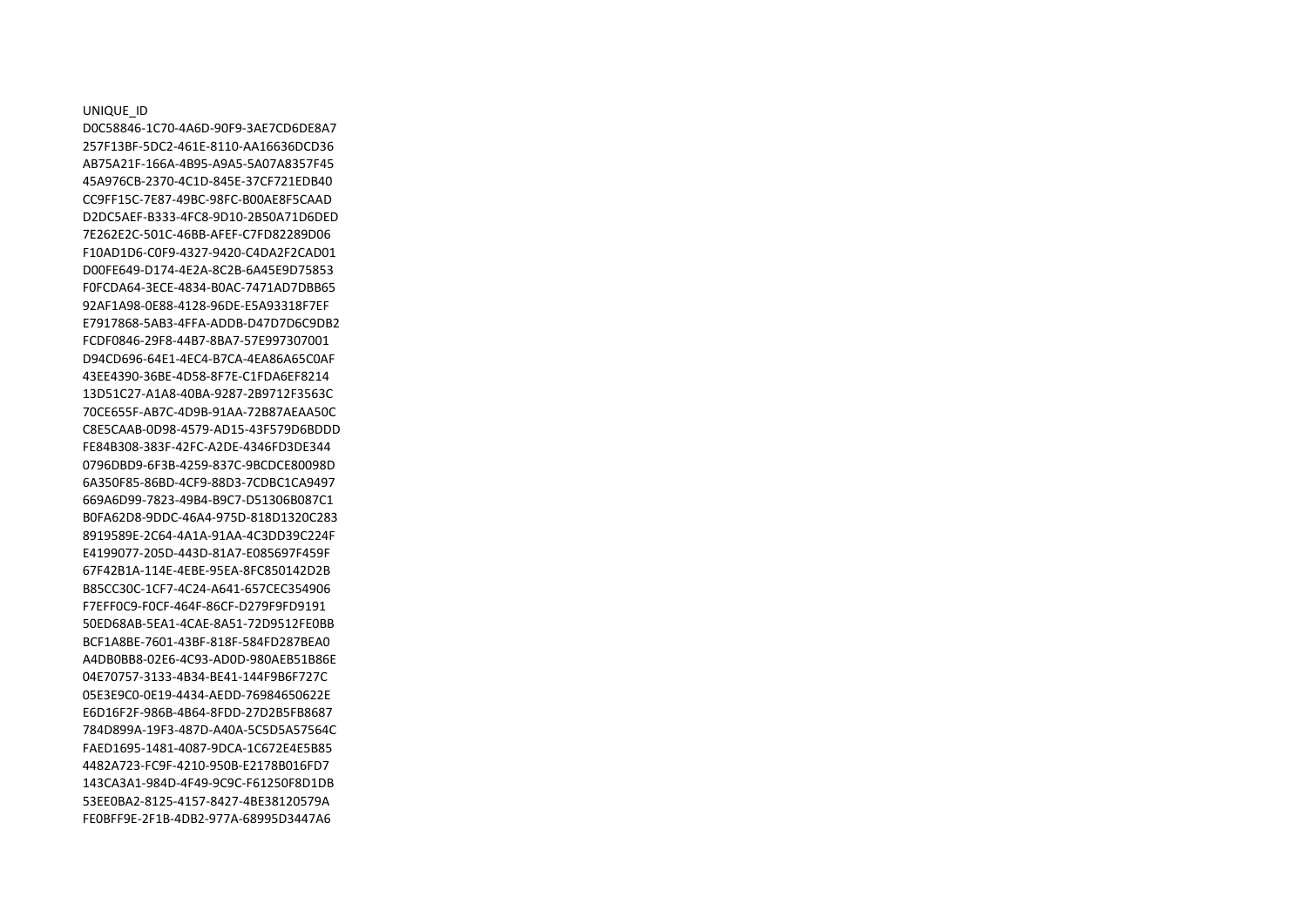UNIQUE\_ID 1D2B4CC8-2673-4EE9-95EE-8F080B660C7C 4EA88C48-89AB-4463-9CE3-0742D7F6DACB 2A289E9D-820D-CDC8-E050-A8C063054829 F7C786E6-0551-43F9-8B39-1DD81BB6BDDA D34A9269-164E-45D5-9161-BC9005501130 8CE0582A-D364-4058-BD0A-C31E602EDD50 DB7E091F-D446-4E3A-A075-A401C88D3FF9 B0802E37-B593-47B2-9A85-24C3B1EDC7DC 81C6C68C-F19B-4E1F-98C7-2ED67D3CE989 E82363E0-C929-4357-A595-92DA11839429 91818E9E-0A6E-4F75-9C87-EC097EF3CE6D 8FDBEBEB-BCD2-492A-A744-4374CA97F033 B64D1A60-D573-4ED3-A16F-EE4CAD26FC9C 5B05E370-274B-41A3-89E2-852E1BD0AD03 2AC03021-B78B-49A0-B3FE-F196A1600ABB 4C6B8E7B-9021-4EC5-9F4D-A9E63C320B9B 75B85D6D-3D89-4793-AFC1-20C155AD672C 33FADC0C-8636-444B-9830-50B32F7D94A2 4CD0D67A-617D-442B-88D8-807B92BA103A 06A9292F-E90C-4941-A4B1-7E9EDFAA15AB C4D99B53-DE63-4BC1-9534-8719C783587B F6111B52-753B-49D2-891B-D54A78EB8524 C400063E-4B31-4CE2-B046-C17B5401D008 DEF91F1F-8D88-465F-8E14-1864FD6F3A48 C00E1910-F4DA-4BA8-898A-332535C5CFEA 6E1BA283-8DD6-48CE-8350-045603729AE9 41B2C805-5E86-4B18-A63F-CBBC409F2E41 6002CB8F-6757-4167-BF42-903EFCA18710 57E8D485-332B-4CE6-BCEC-A318AEE309E7 AD76BBE4-775D-43E7-8350-F4CCCABACC53 E9242DCF-B1CA-4467-86E3-D50135FDE27A 780C5FC6-9E8E-4B86-9EF9-39FD17717698 87310065-ED3E-420F-810B-CCABDD88352E 4D2B97AD-CDA2-4482-ACFA-D2959957A0C0 77EC3F06-21C8-4A85-B0A0-63CAE796AF49 F8DC2187-3C7F-4950-9BFF-6F4F3F8E3BF9 2BCEC18C-17E8-4225-A5A8-62F902480597 6877159E-7535-457E-B911-56B22547EC13 0232E56B-57C0-4A3C-9A1B-DB12A228D59C 5246A1AF-7AC7-41EB-8553-F2D46F77436A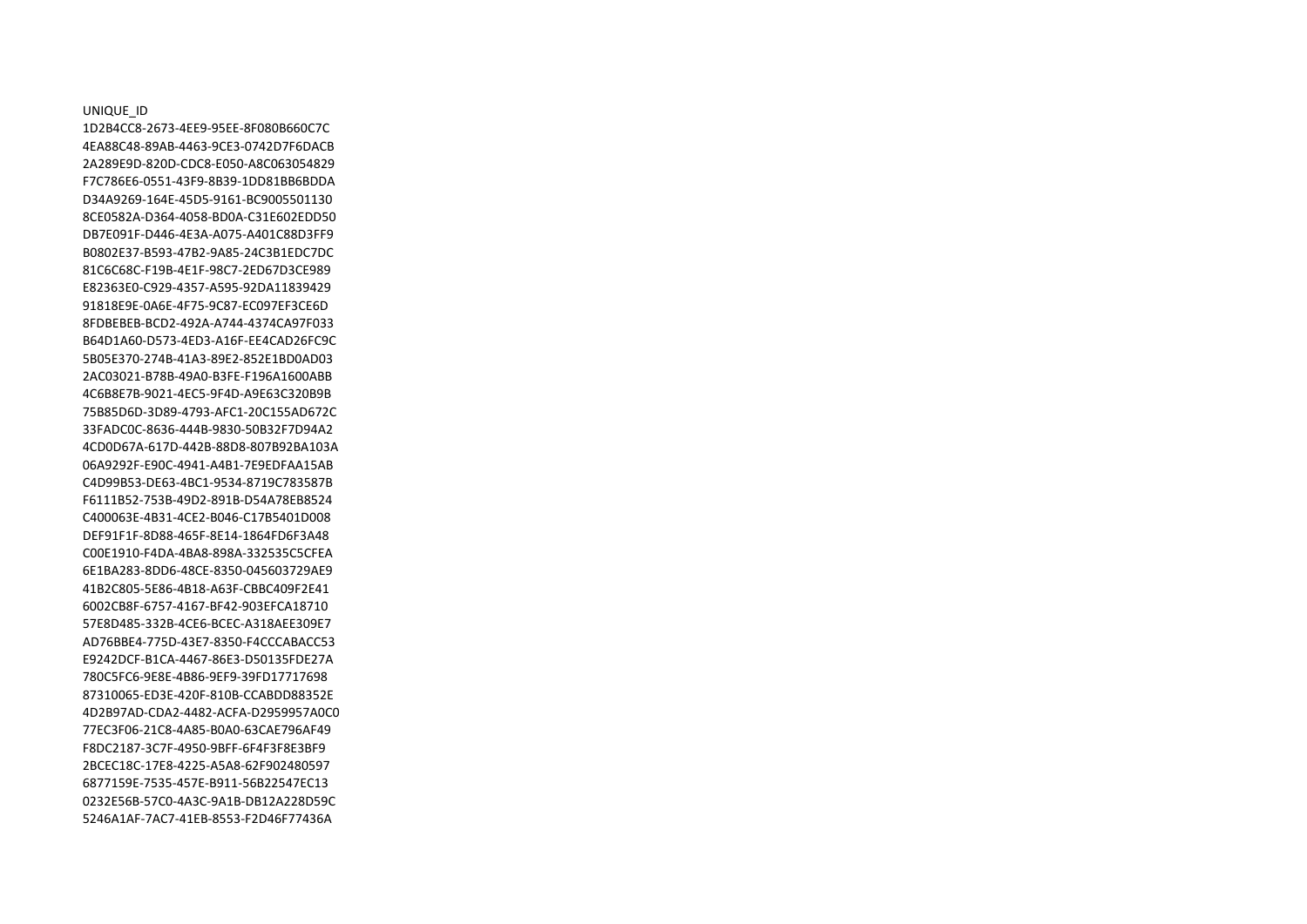UNIQUE\_ID 6D30D8BC-81F1-411F-A440-5E2FDAEBA040 1706C77F-0306-4756-9900-5C2EA58A0552 DAD4093B-C4F9-4C49-8AEA-7BB9590B2CDF 6AF8EF49-BEC7-47A6-B683-E66385DB108B 016DF2BD-0F5A-44DA-8626-B16032541F50 2652FE4A-B50D-4226-84B3-320C9C7E6B77 D4C2FF21-22FE-4D3D-8486-0CB0F9C655E1 0259647F-AA16-4E30-BEC3-FF099BF79E4E 615075A8-367D-4D14-B76C-4DE482391D0C F5307643-CF09-4523-B336-7541919EBB25 F7F8EF51-EE35-47DF-841F-7E9778788F7B B9211D92-F054-4C1D-A24B-54AC1C04E4F3 2EB9B662-2189-4D8C-B622-E8556D54163D 1BDBC5A5-5F93-4E48-A09A-597876F16445 8327E947-0234-4394-B9A9-D58782F066C2 94D59F62-0070-4DFD-B701-FC00E1DA3C21 8F7FAA1A-3BA1-4D2F-9BD0-84C57CF76142 17305FFD-612C-4E07-AC15-79FDCA142F9E 18AADC99-C29F-439D-9955-6FB547218607 327EE531-B00B-4104-BB21-A96E0C296C10 8B174250-748F-46EF-9AA6-169A7372EA0D E72E5D78-29DC-4871-B643-0027ADCA91B2 2A8B4A31-2503-4B23-80F4-FBEA02E95802 022A78A7-ACD6-4A0C-97F4-C3B79B6286BD B0A4311D-60B0-4F46-AF66-3F90B86AE371 C0B98DB1-E58B-44FC-A5F3-11566BD7B98E 7B9EF485-D3A7-4754-8351-574A389219DA C11401B6-C359-45BE-964F-2546760B3914 DE0342CB-D321-44E5-B564-39ED117005A7 A6166060-C036-41FA-8F12-DB8CE29F1EC9 8A16C520-C3ED-417C-ADEF-6A77E34119B2 6BF32351-614E-4B94-A71A-6C81E11B9425 AAE3A463-A29D-4545-86BA-556E55D39479 CAF6137E-5680-4291-890B-9DF30379C377 0E436B4B-7C66-4FBF-8695-44CD59E43591 2C24F1FC-D165-45FE-912A-9B3700095F33 EB927C64-9F1F-4689-B2BF-DD792A523ADB 832F62B1-3908-4CA8-9D80-065EB54B5B59 53EC54A7-A34B-4C68-89FE-FB17BFEBB040 083E62C2-6D93-40B8-A99F-495B9F268B98